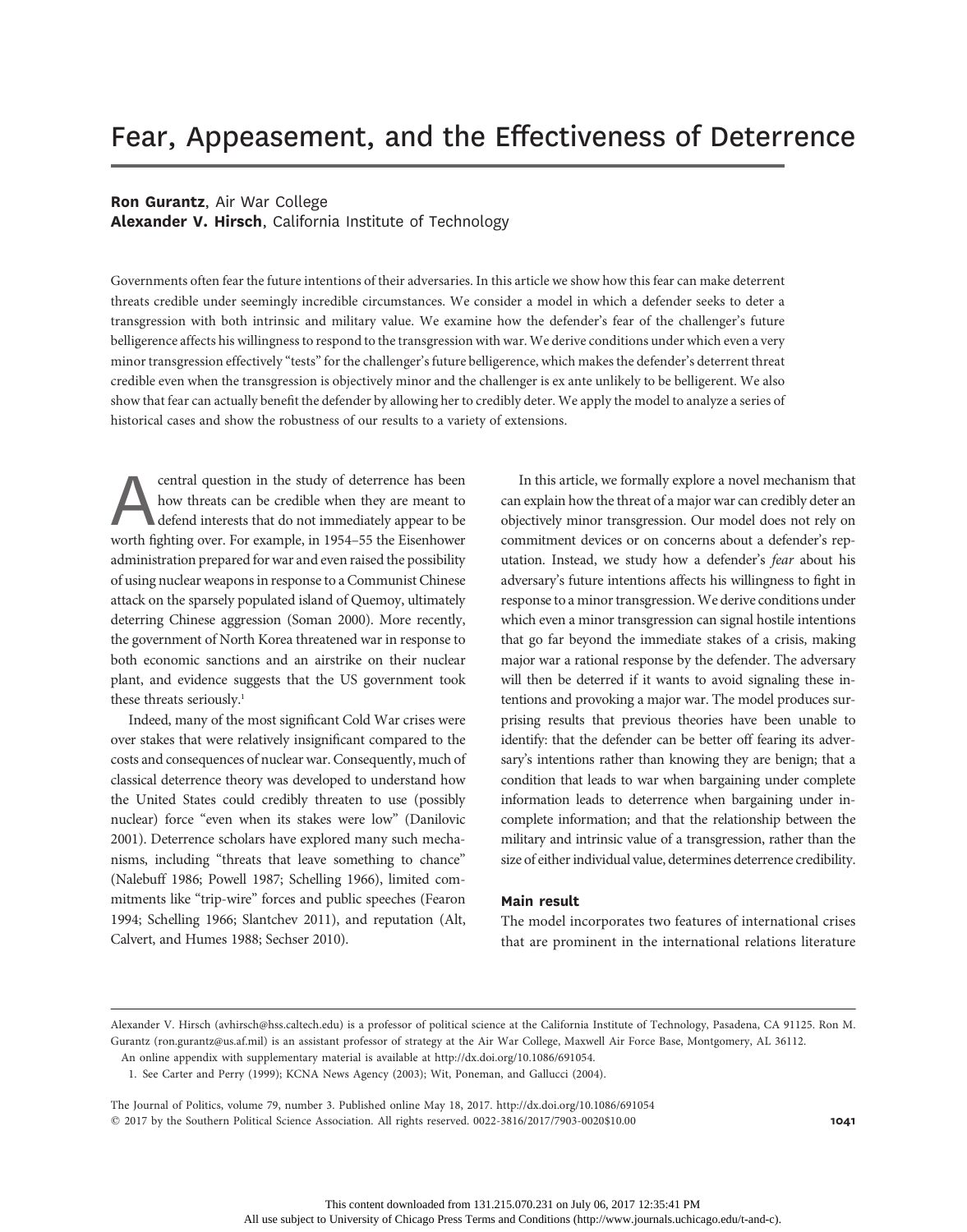but rarely studied in deterrence models: a defender's uncertainty about a challenger's intentions, and endogenous power shifts (Fearon 1996; Powell 2006). In the model there is a potential transgression with both direct value to the challenger if there is peace and military value if there is war. The defender prefers to allow the transgression if it would lead to peace, but he is uncertain about the challenger's intentions and fears that she is unappeasably belligerent.<sup>2</sup> We use the term "fear" to refer to the defender's belief that the challenger may be belligerent with positive probability; this encompasses both that he is uncertain about the challenger's intentions, and that he entertains the possibility that she affirmatively desires war.

We first show that combining these ingredients can produce credible deterrence under seemingly incredible circumstances: when the challenger is very unlikely to be unappeasably belligerent, the transgression is incredibly minor, and the threatened response is a major and costly war. Why does this happen? Intuition suggests that a peaceful defender would allow a minor transgression if the challenger is unlikely to exploit it in a future war. But this intuition ignores a key element: that a credible threat of war affects what the defender can infer from a transgression. Specifically, a challenger who transgresses in the face of a credible threat of war reveals that she prefers triggering war to accepting the status quo. This revelation can lead a defender to infer that war is inevitable, inducing him to initiate it immediately rather than waiting to first be weakened by a small power shift. If the challenger believes the defender to be using this logic, then she will indeed be deterred from transgressing unless she actually desires war, fulfilling the defender's expectations. In our mechanism, the challenger's reaction to the deterrent threat is thus part of what sustains its credibility: "types" of challengers against whom a defender would not want to fight are "screened out."

We next explore the conditions under which this logic is most likely to produce credible deterrence. The key is to consider what transgressions effectively "test" for the inevitability of war. We show that a transgression's absolute size is not what makes it a good test, in contrast to a large literature arguing that the credibility of deterrent threats derives from the "stakes" involved (Danilovic 2002; Zagare 2004). Rather, what matters is the extent to which allowing the transgression would fail to appease an already belligerent challenger. The reason is that in equilibrium, the defender can already infer the challenger's initial belligerence from observing the transgression itself. The implication is surprising: the less likely that allowing the transgression will appease an already

belligerent challenger, the more likely deterrence will work. When allowing a trangression cannot appease an already belligerent challenger, then deterrence can always work, regardless of how minor the transgression or how costly a war.

An example helps to both clarify the logic, and demonstrate the mechanism's relevance to a historical deterrence scenario. During the early Cold War, the United States feared the Soviet Union intended to launch a full-scale war against Western Europe and the United States. A 1952 National Security Council report on possible US responses to Soviet aggression against West Berlin begins by asserting that "control of Berlin, in and of itself, is not so important to the Soviet rulers as to justify involving the Soviet Union in general war" (US Department of State 1986, 1268–69). Thus, the report reasons that the Soviet Union will only attack West Berlin if they "decide for other reasons to provoke or initiate general war," and that the United States would therefore "have to act on the assumption that general war is imminent." In other words, an invasion of Berlin must imply that the Soviet Union both expects to trigger a wider war and affirmatively desires it, rather than implying that they think they can conquer Berlin without war. Since an invasion would imply that a wider war is imminent, the United States was to respond with "full implementation of emergency war plans," thereby fulfilling the United States' commitment to fight in the event of an invasion.

# Can fear be beneficial?

In the deterrence mechanism we present, the defender's willingness to fight and ability to deter are driven by his fear of the adversary's intentions. Without this fear, the challenger could not be influenced by the signaling implications of her actions. This raises an unusual possibility: might the defender actually benefit from being incompletely informed about the challenger's intentions? To answer this question, we compare our baseline model to a variant in which the defender is informed up-front about the challenger's "type" rather than attempting to infer it from her actions. We show that an informed defender is strictly less able to deter than a fearful one, since the ability to deter is rooted in fear. In addition, the defender may indeed be better off remaining ignorant and fearful and thus actually choose to do so! Whether this will be the case again depends on how effective is the transgression at appeasing an already belligerent challenger. If it is not very effective or entirely ineffective, then the downside risk of fear—that it will result in an avoidable war against an appeasable challenger—is outweighed by the deterrence benefits.

<sup>2.</sup> Throughout the article we refer to the defender as "he" and the challenger as "she."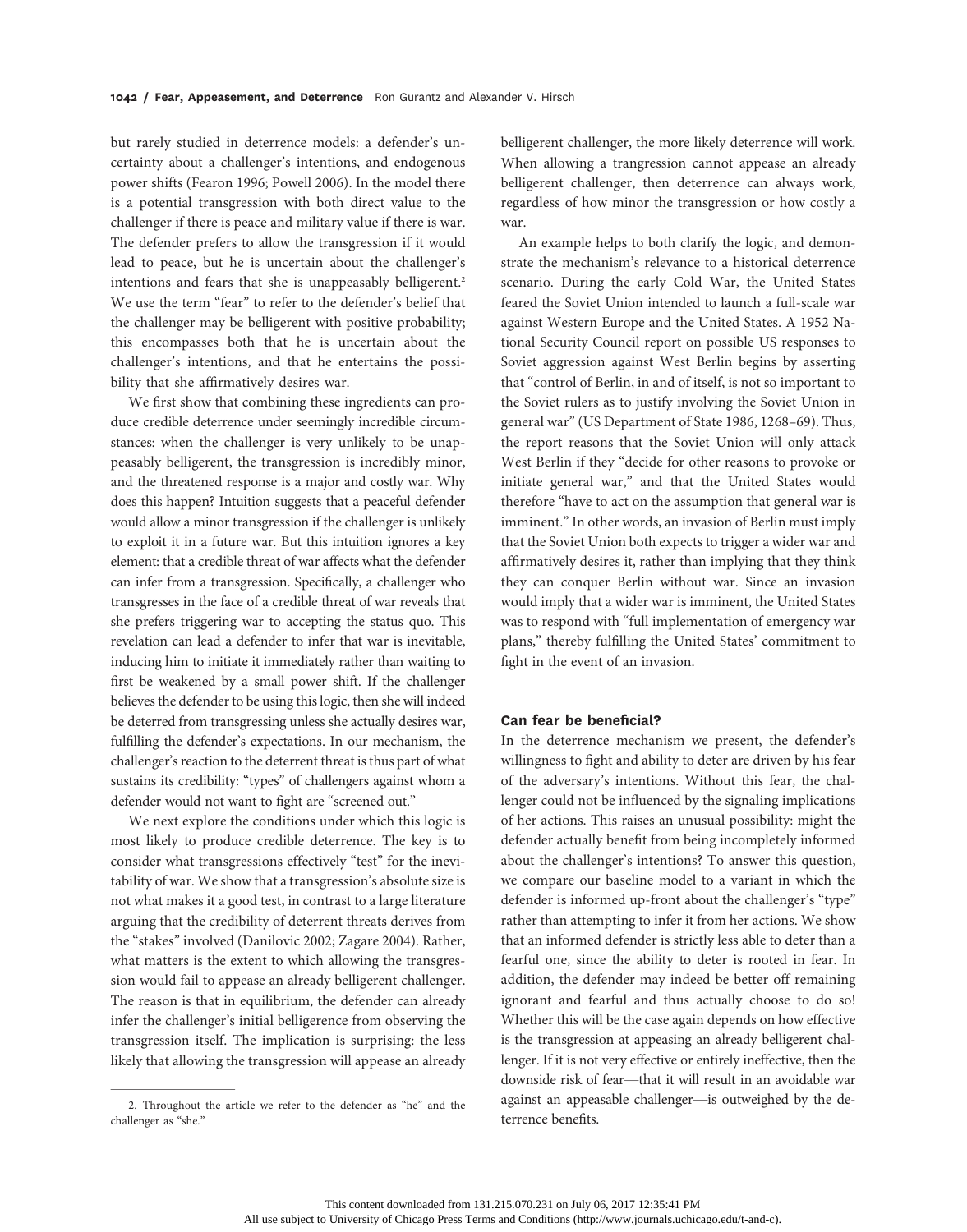## Which actions sustain deterrence?

The model shows that deterrence can succeed when intuition suggests that it should fail, and links this success to the anticipated ineffectiveness of appeasement. To derive testable empirical implications about deterrence success thus requires answering a simple question: what sort of transgression is least effective at appeasing a belligerent challenger?

Usefully, a literature on bargaining under complete information with endogenous power shifts already answers this question: it is one whose military value to the challenger exceeds its direct value (Fearon 1996; Schwarz and Sonin 2008). The reason is that allowing such a transgression will only increase an already belligerent challenger's appetite for war. The bargaining literature shows that when the challenger's initial belligerence under the status quo is known, such a condition results in inefficient war, or the gradual elimination of the defender. Combined with our analysis, this implies that when the challenger's belligerence is merely feared—even if only with infinitesimal probability—a transgression with this property can always be effectively deterred with a credible threat of war, regardless of how costly the war or how minor the transgression.

Lastly, we generalize this result to show that deterrence is more likely the greater is the difference between a transgression's military and direct values to the challenger. The substantive implication is that it is not only, or even mainly, the size of a transgression that matters for deterrence. Equally important is the relationship between its military and direct values. Thus, empirical studies of deterrence that control for the "interests at stake" may be flawed because they fail to properly measure, or separately control for, these values and the relationship between them (Huth 1999). For example, our results suggest that a challenger may treat a defender's threat to fight for a barren rock as credible, if the rock yields even a minor strategic advantage. The defender can reason that if the challenger is already belligerent, allowing her to occupy the rock will only make her (a bit) more so. Conversely, a challenger may discount a defender's threat to fight for a valuable population center because conceding it might reasonably appease her. We apply this reasoning to three brief case studies and show how it can help explain otherwisepuzzling variation in crisis outcomes.

The article proceeds as follows. We first discuss related literature and motivate our model. Next we present the model and derive results. We then present three brief case studies showing that the relationship between a transgression's military and direct values can help predict variation in crisis outcomes. Next, we discuss robustness of our results to several changes to the information structure, game se-

quence, and bargaining protocol. In particular, we show our insights hold in a fully "rationalist" extension in which war is costly and the challenger may make a successive series of small demands (Fearon 1995). Finally, we summarize and pose questions for future research.

# RELATED LITERATURE Deterrence theory

The academic study of deterrence began with the recognition that the United States faced a credibility problem in the Cold War due to the catastrophic nature of nuclear war (Trachtenberg 1989). Theorists have developed a variety of mechanisms that explain why states may be willing to fight a war whose costs seem disproportionate to the stakes involved. These mechanisms include "probabilistic threats" that increase the chance that war will break out through uncontrollable events, "commitment devices" that make it more difficult for a state to back down such as audience costs or trip wires, and reputational considerations (Fearon 1994; Schelling 1966; Sechser 2010). The first mechanism allows states to make threats that are "proportionate" to the stakes, while the latter two increase the cost of concession beyond the immediate stakes of the crisis.<sup>3</sup>

These theories have been very influential, but each faces theoretical and empirical problems in explaining credible threats of catastrophic war. The idea of "probabilistic threats" is that states can manipulate the chance that a catastrophic war breaks out through processes they don't control (Powell 1987). However, case study evidence suggests that governments always face a moment when they have the discretion of whether or not to escalate to full-scale war (Howard 1984; Luard 1986). In his study of over 500 years of major conflict, Luard (1986) writes "it is impossible to identify a single case in which it can be said that a war started accidentally: in which it was not, at the time when war broke out, the deliberate intention of at least one party that war should take place."

With respect to audience costs, scholars have struggled to identify historical cases where they have played a major role (Snyder and Borghard 2011; Trachtenberg 2012). The logic of trip-wire mechanisms requires a government to initiate a catastrophic war rather than abandon a few thousand troops, which stretches credulity; Enthoven (1975) writes that the Soviet Union would not believe "the United States would be willing to risk the destruction of more than 100 million Americans merely because a small number of American

<sup>3.</sup> Our model is closer to the latter two in that the defender refuses to concede because of consequences beyond the immediate stakes.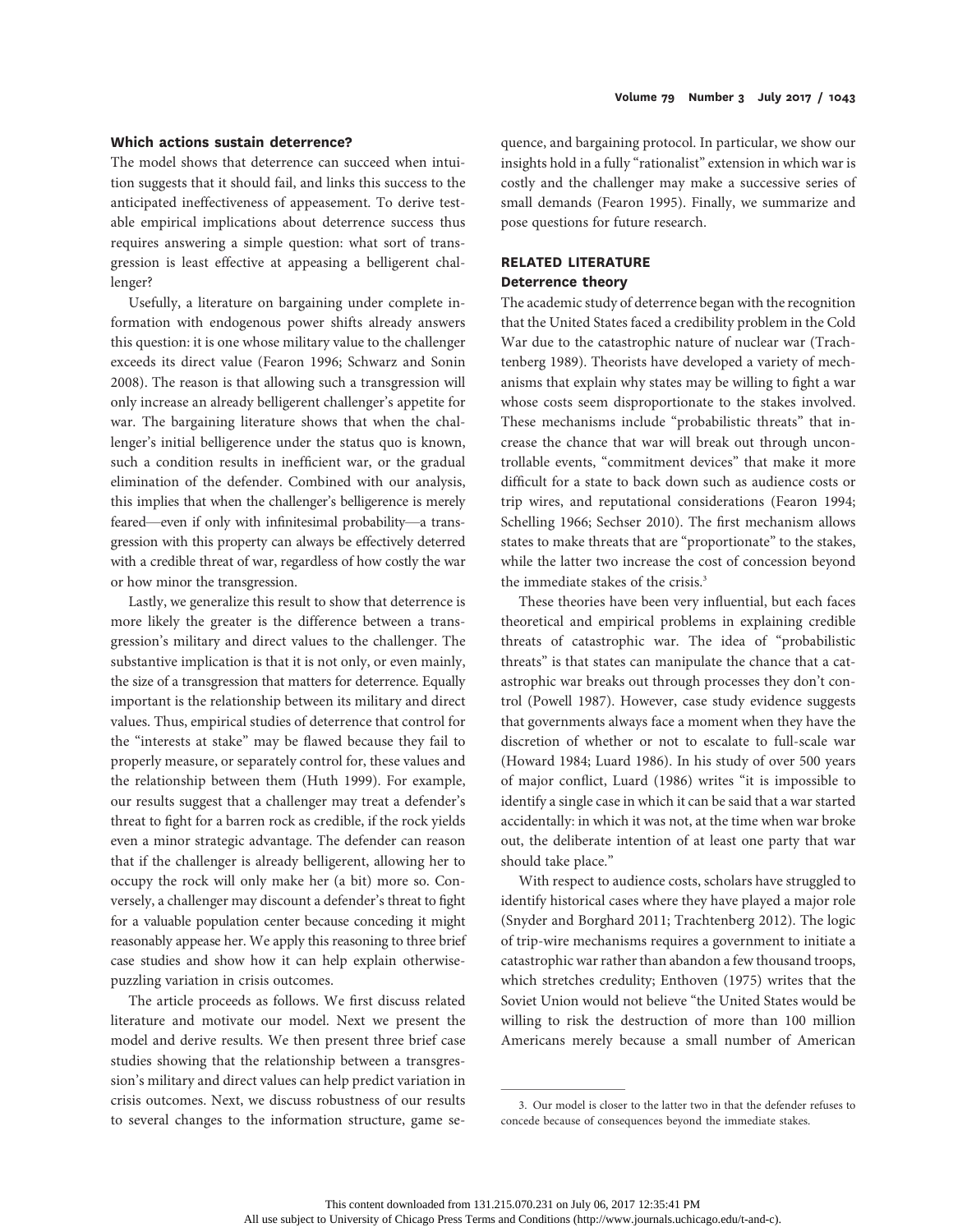troops in Europe were threatened." Even Schelling (1966, 47), in his well-known description of the trip-wire force in West Berlin, ultimately relies on a reputational mechanism, writing that the United States would respond to an attack because the troops represented "the pride, the honor, and the reputation of the United States government."

The logical difficulties of trip-wire explanations also extend to reputational ones; Mercer (1996), Danilovic (2002), and others argue that it is illogical for states to endanger their core interests by starting a major war to maintain a reputation for defending those same core interests. More importantly, scholars have failed to find empirical evidence for the core property of reputational theories—that states' past crisis behavior influences future deterrence crises. In studies of pre-WWII diplomacy and the Cold War, respectively, Press (2005) and Hopf (1994) find that backing down in a crisis did not seem to influence enemy expectations about behavior in future crises. Similarly, across a large number of cases Huth and Russett (1984) and Danilovic (2002) find that whether or not a defender stood firm in past crises does not predict whether he will successfully deter in later crises.

## Inherent credibility and deterrence

These logical and empirical weaknesses have led some scholars to argue that the emphasis on explaining disproportionate threats has been misguided; in fact, most credible threats are actually proportionate most of the time. Specifically, Danilovic (2002) and others argue that the credibility of a defender's deterrent threats derives primarily from their actual stakes in a crisis. To support this proposition, Danilovic (2002) develops an empirical measure of the defender's stakes in a data set of historical deterrence crises and indeed finds that her measure strongly predicts deterrence success. Earlier work also finds evidence that the value of the stakes influences crisis outcomes (Huth 1988; Huth and Russett 1984).

However, this approach too has theoretical and empirical limitations. If it were true that the credibility of deterrent threats was based solely on the contemporaneous stakes in a crisis, then all states would be vulnerable to "salami tactics" in which their adversaries carefully calibrate each successive demand to be below their threshold for fighting. But historically, salami tactics have failed, such as the Soviet Union's attempt to make piecemeal gains following World War II.4

Empirically, a key limitation of such studies lies in how they actually measure a defender's stakes in a crisis. Roughly

speaking, this is done by imputing a defender's interests in the broader region in which a crisis takes place to the crisis itself.5 For example, the strength of the US's interests on the broader European continent are used as a proxy for the US's stakes in a crisis over West Berlin. While this exercise provides useful evidence that states sometimes approach crises over small stakes by thinking about the larger context, it is unable to help us understand exactly why and when they do so. Instead, by effectively assuming that some small stakes are actually large, this approach underestimates the empirical prevalence of credible disproportionate threats. Moreover, it is unable to explain variation in crisis outcomes occurring within a broader region where interests are strong.

A final limitation of the "inherent credibility" approach is that it assumes a fixed relationship between the value of an asset under dispute and the willingness of a defender to fight for it. However, to the extent that an asset has military value, that value is only instrumental for defending other presumably valuable assets in a war. A defender's willingness to fight over such an asset should therefore logically depend on his beliefs about his adversary's future intentions, an approach consistent with previous studies of appeasement (Hirshleifer 1991; Powell 1996).

Our model parsimoniously captures these subtleties and their impact on the credibility of deterrent threats. It provides a theoretical link between the deterrence of minor transgressions and the larger issues at stake, generates new predictions by differentiating the military from the inherent value of an asset, and allows for variation in and uncertainty about a challenger's future intentions.

## Deterrence and international relations theory

By developing a deterrence model with both endogenous power shifts and uncertainty about the challenger, we are also able to connect deterrence to literatures in international relations where these factors have been more prominent. Endogenous shifts in military power have been widely studied. An early example is Powell (1996), who examines states' responses to salami tactics. More recently, Kydd and Mc-Manus (2015) study how endogenous power shifts create incentives for states to make costly commitments in the form of assurances.

One major branch of this literature studies bargaining over objects or actions that are both intrinsically and strategically valuable, like the transgression in our model (Fearon 1996; Schwarz and Sonin 2008). A core dilemma in these

<sup>4.</sup> These included demands in northern Iran, the Turkish Straits, Trieste, Berlin, and Tripolitania.

<sup>5.</sup> Huth (1988) and Huth and Russett (1984) use the strength of a state's relationship with a protege to proxy for the stakes in crises involving the protege, but no particulars about what is under dispute.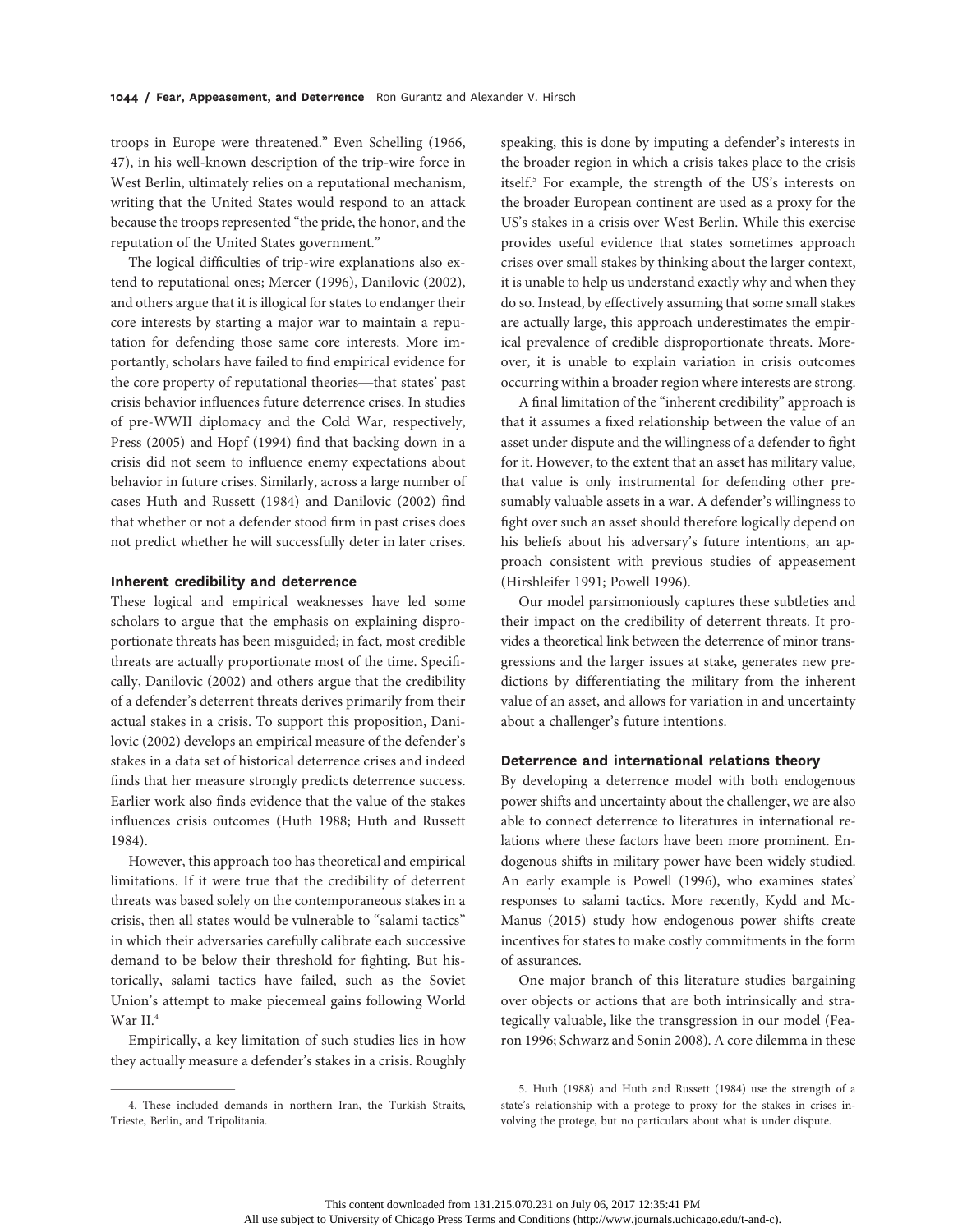works (and ours) is that allowing such actions may appease an adversary, but will also make them stronger. The key distinction is that these works assume a challenger whose belligerence under the status quo is known (i.e., complete information), while we assume a challenger whose belligerence is merely feared (perhaps with infinitesimal probability). These works find that it is difficult or impossible to maintain stable settlements under a specific condition: if the available peaceful arrangements shift the military balance toward the challenger more quickly than they increase her payoff from peace (Fearon 1996; Schwarz and Sonin 2008). This resembles the unappeasability condition in our model for successful deterrence. Thus, one interpretation of our result is that a condition resulting in war or unstable settlements under complete information results in deterrence and a fearful peace with incomplete information.

A second branch of the power-shift literature studies states' strategic military investments (Debs and Monteiro 2014; Slantchev 2011). Like the transgression in our model, military investments shift military power. But unlike the transgression, they are intrinsically costly rather than beneficial; this presents adversaries with a very different inference problem. Slantchev (2011) studies the case of a state whose preferences are unknown by her adversary (like our model), but in which the adversary has no opportunity to "preempt" a power shift (unlike our model); he analyzes a defender's incentive to signal strength with costly military investments. Debs and Monteiro (2014) consider the case of a state whose preferences are known (unlike our model) but whose military investments are unknown (also unlike our model); they analyze how a defender's fear that his adversary has militarized can lead him to initiate preventive war even absent conclusive evidence.

Finally, our work relates to an entirely different literature that analyzes what happens when states fear that their adversaries are unappeasably belligerent. Several works analyze how this possibility can induce a "spiral" of fear that causes peace to unravel (Baliga and Sjostrom 2009; Chassang and i Miquel 2010). Alternatively, Acharya and Grillo (2015) analyze how an adversary may exploit this fear by taking actions that attempt to mimic a "crazy type."

#### THE MODEL

The model is a two-period game played between a challenger (C) and a defender (D).

# Sequence

In the first period, the challenger chooses whether or not to attempt a transgression  $x^1 \in \{a, \emptyset\}$  that has both direct value to her in the event that peace prevails, and military value in

the event that war breaks out. The transgression could represent any number of prohibited actions that would shift the military balance toward the challenger but also benefit her if her intentions vis-a-vis the defender were ultimately peaceful; it therefore presents the defender with an inference problem about the challenger's true intentions. Such actions could include occupying territory belonging to the defender or a protégé, enacting sanctions, or developing valuable scientific technology that could be weaponized like nuclear capability. The challenger's attempt to transgress is observable to the defender, and thus could also be interpreted as making a demand of the defender to allow it.

If the challenger does not attempt to transgress ( $x^1 = \emptyset$ ), then the game ends with peace. If she does  $(x^1 = a)$ , then the defender may either allow the transgression ( $y^1 = n$ ) or resist it ( $y^1 = w$ ). To make credible deterrence as difficult as possible, we assume that the challenger's act presents the defender with a fait accompli; to resist the transgression means war. If the defender allows the challenger to transgress, then the game proceeds to a second period. In the second period, the challenger's payoffs are assumed to be higher in the event of either peace or war as a result of having successfully transgressed, and the defender's are assumed to be lower. The challenger then decides whether to enjoy her direct gains and end the game peacefully  $(x^2 = n)$  or initiate war under the more favorable military balance  $(x^2 = w)$ . The sequence of the game is depicted in figure 1.

#### Defender's payoffs

Unlike reputational models of deterrence credibility, we assume that the defender's payoffs are common knowledge. Moreover, he has a known preference for appeasement. To



Figure 1. Model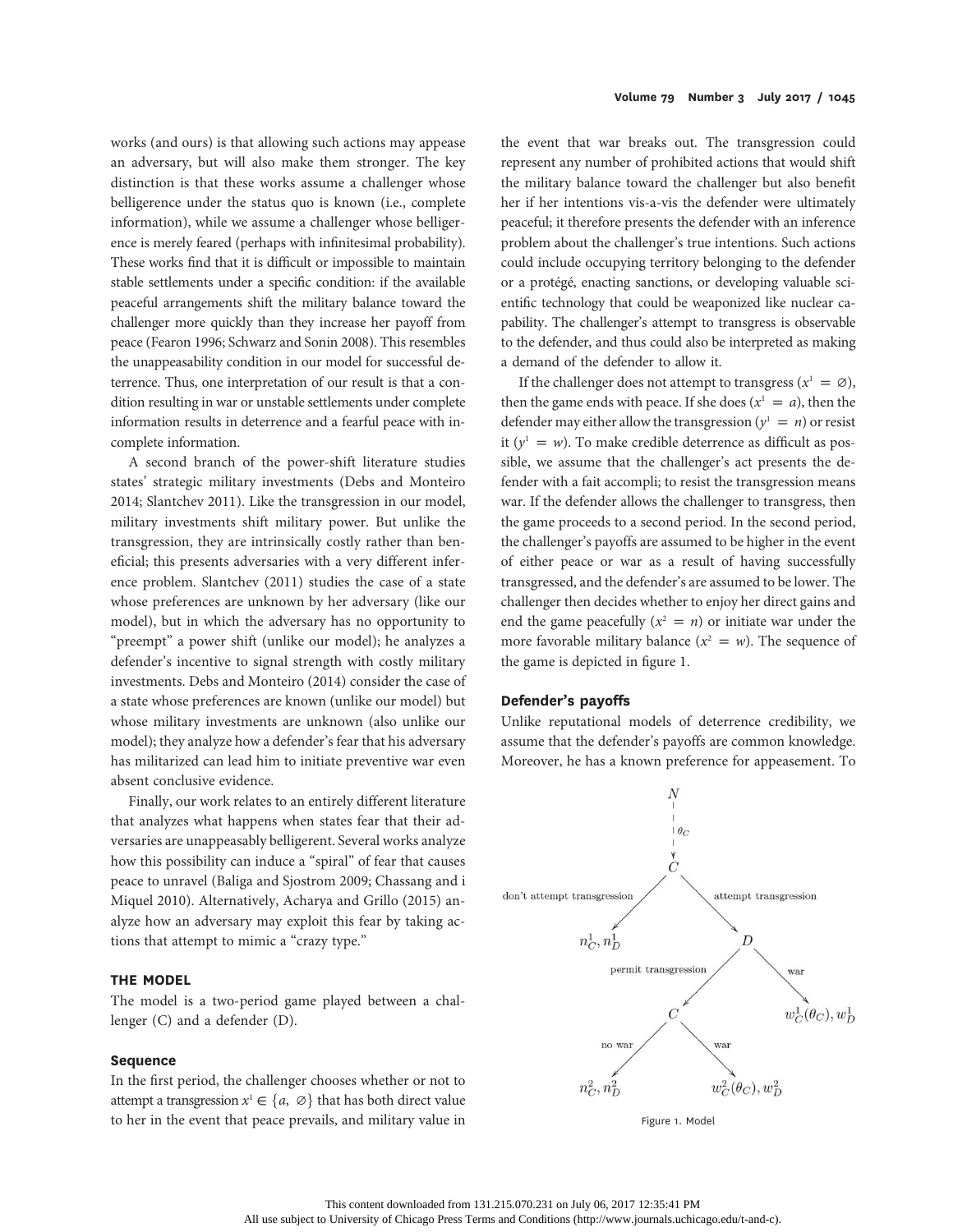capture that preference we denote the defender's payoff as  $n_{\scriptscriptstyle D}^t$ if the game ends with peace in period  $t$  and  $w_p^t$  if the game ends with war in period  $t$ , and assume that:

- 1. Allowing the transgression makes him worse off in both peace  $(n_D^2 < n_D^1)$  and war  $(w_D^2 < w_D^1)$ .
- 2. Allowing the transgression is strictly better than responding with war if the challenger will subsequently choose peace  $(n_D^2 > w_D^1)$ .

Given these assumptions, the defender's optimal response to a transgression depends on his interim assessment of the probability  $\beta$  that a challenger who has attempted to transgress will initiate war even after being allowed to do so. If war is inevitable, then he prefers to avoid the cost  $w_{D}^{1} - w_{D}^{2} > 0$ of allowing an unappeasably belligerent challenger to transgress, which captures the (potentially small) endogenous shift in military power. However, if allowing the transgression would actually appease the challenger, then he prefers to do so and avoid the cost  $n_D^2 - w_D^1$  of a preventable war. It is easily shown that the defender will prefer to respond to the transgression with war whenever  $\beta$  exceeds a threshold  $\beta$ , where

$$
\bar{\beta} = \frac{n_D^2 - w_D^1}{(n_D^2 - w_D^1) + (w_D^1 - w_D^2)} \in (0, 1).
$$

Crucially,  $\bar{\beta}$  < 1—that is, if war is truly inevitable, then the defender prefers war sooner to war later regardless of its cost.

The defender's dilemma in our model is thus closely related to Powell's (1996) analysis of "salami tactics," which we further explore in the robustness section. The defender is vulnerable to exploitation by the challenger because a small transgression is below his known threshold for war. However, his fear that the challenger's intentions may in fact be far reaching, and his preference for war sooner rather than war later if it is to be inevitable, may sometimes lead him to respond with war.

## Challenger's payoffs

Because the defender never intrinsically prefers to fight to prevent the transgression, the key factor sustaining his willingness to do so must be his fear that the challenger seeks to strengthen herself for a future war. To model this fear, we assume that the challenger has fixed and known payoffs  $n_c^t$  for peace in each period, but her payoffs from war  $w_c^t(\theta_c)$  depend on a type  $\theta_c \in \Theta \subset \mathbb{R}$  drawn by "nature" at the start of the game, where  $\Theta$  is a closed interval. The defender's prior beliefs over the challenger's type are described by an atomless distribution with full support over  $\Theta$ and CDF  $F(\theta_c)$ , and the challenger's payoffs  $n_c^t$  and  $w_c^t(\theta_c)$ satisfy the following:

- 1. Successfully transgressing has a direct value if the game ends in peace  $(n_c^2 - n_c^1 > 0)$  and a military value if the game ends in war  $(w_c^2(\theta_c) - w_c^1(\theta_c) > 0$  $\forall \theta_c \in \Theta$ ).
- 2. In each period t the challenger's war payoff  $w_c^t(\theta_c)$ is continuous and strictly increasing in  $\theta_c$ . In addition, there exists a unique challenger type  $\bar{\theta}'_c$  $\epsilon$ strictly interior to  $\Theta$  that is indifferent between peace and war (i.e.,  $w_c^t(\overline{\theta}_c^t) = n_c^t$ ).

Our assumptions imply the following. First, all challenger types intrinsically value the transgression, that is, even absent a war. Second, a challenger's type  $\theta_c$  indexes her willingness to fight. Third and most importantly, in each period  $t$  there is positive probability that the challenger prefers peace to war  $(\theta_c < \overline{\theta}_c^t)$  and war to peace  $(\theta_c >$  $\bar{\theta}_c^t$ ). Thus, there is always the possibility (however unlikely) that she prefers war to the status quo  $(w_c^1(\theta_c) \ge n_c^1 \Leftrightarrow \theta_c \ge n_c^1)$  $\bar{\theta}_c^1$ ). In addition, once the challenger has successfully transgressed, there is always the possibility that the challenger is a type against whom war is inevitable; formally, these are types  $\theta_c \ge \bar{\theta}_c^2$  who would unilaterally initiate war even after being allowed to transgress.

Although challenger types  $\theta_C > \overline{\theta}_C^2$  are modeled as unilaterally initiating war, this outcome could also represent an unmodeled continuation game where the challenger makes an additional demand against which the defender is willing to fight. Interpreted as such, a number of rationales for the defender's willingness to fight are possible: it could once again be driven by fear that war is inevitable in a future unmodeled period, his threat over the subsequent demand could be "intrinsically" credible as in perfect deterrence theory (Zagare 2004), he could fail to fully internalize the cost of war (Chiozza and Goemans 2004; Jackson and Morelli 2007), or war could result from a commitment problem (Powell 2006). Our baseline model is agnostic about the rationale so as not to confuse the main points. However, in the "salami tactics" extension of the model considered in the robustness section, wars result from a mixture of fear and commitment problems. This extension demonstrates that the model's results are robust to a scenario in which states bargain over many periods and war is costly, consistent with the bargaining literature (Fearon 1995).

# MAIN RESULTS

We now characterize equilibria and present main results; all proofs are located in the appendix, available online.

Proposition 1. A pure strategy equilibrium of the model always exists.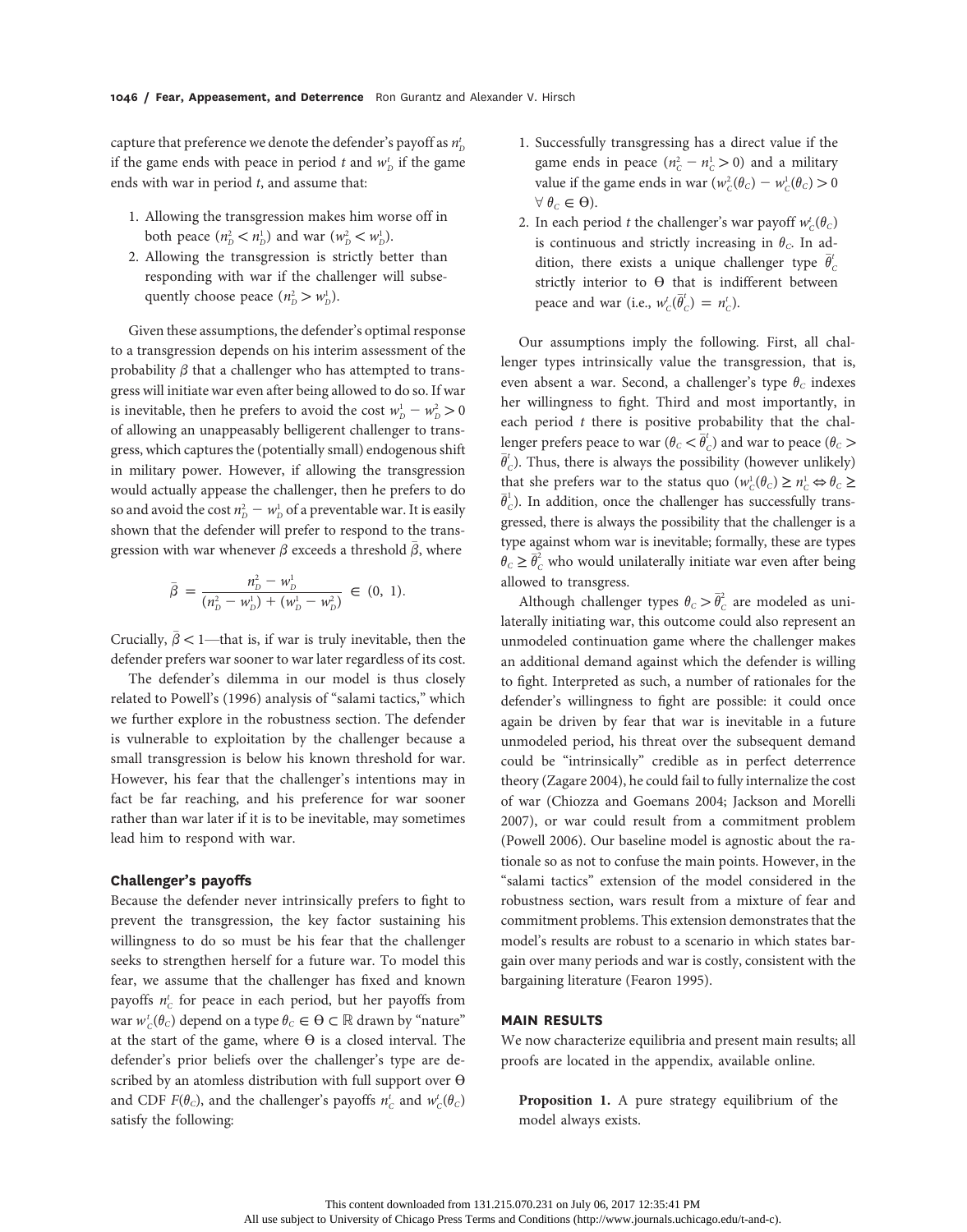- There exists a no deterrence equilibrium, in which the challenger always transgresses, and she is always permitted to do so, if and only if  $\beta \ge$  $P(\theta_C \geq \overline{\theta}_C^2).$
- There exists a deterrence equilibrium, in which  $(i)$  the defender always responds to the transgression with war, (*ii*) all types  $\theta_c < \overline{\theta}_c^1$  who do not initially prefer war are deterred, and (iii) the probability of deterrence is  $P(\theta_1 < \overline{\theta}_c^1)$ , if and only if  $\bar{\beta} \le P(\theta_C \ge \bar{\theta}_C^2 | \theta_C \ge \bar{\theta}_C^1)$ .

When both pure strategy equilibria exist, there also exists a mixed strategy equilibrium, but the defender is best off in the deterrence equilibrium.

A pure strategy equilibrium thus always exists and payoffdominates any mixed strategy equilibrium for the defender. We therefore restrict attention to these. Pure strategy equilibria are of two types. The first is a "no deterrence equilibrium." The challenger always attempts to transgress, and consequently the defender can infer nothing about the challenger simply by observing the transgression itself. He therefore decides how to respond on the basis of his prior  $P(\theta_C \geq \overline{\theta}_C^2)$  that the challenger is sufficiently belligerent to initiate war after transgressing. If that prior  $P(\theta_c \geq \overline{\theta}_c^2)$  is low and/or the defender's belief threshold  $\bar{\beta}$  for responding with war is high, then this equilibrium will exist. Recall that  $\bar{\beta}$  is determined by the cost  $n_D^2 - w_D^1$  of an avoidable war relative to the cost  $w_D^1$  –  $w_p^2$  of allowing an unappeasably belligerent challenger to transgress. These conditions accord with the standard logic for when deterrence should fail—when the cost of war is high relative to the defender's "stakes," and the challenger is very unlikely ex ante to be belligerent.

The second type of pure strategy equilibrium, however, is a "deterrence equilibrium." In this equilibrium the defender responds to the transgression with war. Consequently, the challenger is deterred from transgressing unless she is initially belligerent, in the sense of preferring war to the status quo (i.e.,  $\theta_C \geq \overline{\theta}_C^1$ ). This deterrence allows the defender to draw an inference from observing the transgression itself even if it is objectively minor—precisely that the challenger is initially belligerent. As a result, he decides whether to respond with war not on the basis of his prior  $P(\theta_c \geq \overline{\theta}_c^2)$  that the challenger will initiate war after transgressing, but his posterior  $P(\theta_C \geq \overline{\theta}_C^1 | \theta_C \geq \overline{\theta}_C^1)$  that allowing an already belligerent challenger to transgress will fail to appease her.

This simple observation is in fact our key insight. In the presence of fear that war may be inevitable, the primary factor determining the defender's ability to credibly deter in

equilibrium is not the cost of war, the severity of the transgression, or the initial probability that the challenge is belligerent. The reason is that when deterrence is actually effective, the defender can already infer the challenger's initial belligerence from the transgression itself. Instead, the primary factor is actually the effectiveness of appeasement against an already belligerent challenger, encapsulated by the probability  $P(\theta_C \geq \overline{\theta}_C^1 | \theta_C \geq \overline{\theta}_C^1)$  that an already belligerent challenger will remain belligerent after transgressing. The implications of this simple insight are surprisingly strong.

Corollary 1. When allowing the transgression cannot appease an already belligerent challenger, that is,  $\bar{\theta}_c^2 \leq$  $\bar{\theta}_c^1 \Leftrightarrow P(\theta_c \geq \bar{\theta}_c^1 | \theta_c \geq \bar{\theta}_c^1) = 1$ , then the deterrence equilibrium exists for all defender payoffs and probability distributions satisfying the initial assumptions.

Thus, when appeasement is impossible against a belligerent challenger, the deterrence equilibrium always exists. This is true even when the "no deterrence equilibrium" also exists because of a high cost of war  $(n_D^1 - w_D^1)$ , a low cost of allowing the transgression in both direct  $(n_D^1 - n_D^2)$  and military ( $w_p^1 - w_p^2$ ) terms, and/or a sufficiently low probability that the challenger is belligerent  $P(\theta_c \geq \overline{\theta}_c^t)$  in both periods.6 The deterrence equilibrium remains because the defender can use the transgression (however minor) as a test of the challenger's initial belligerence, knows that initial belligerence ensures future belligerence because appeasement is ineffective, and therefore prefers to respond with war upon observing the transgression. The challenger is thereby deterred unless she affirmatively prefers immediate war, fulfilling the defender's expectations.<sup>7</sup>

Figure 2 depicts the equilibrium correspondence when the defender's belief threshold  $\bar{\beta}$  for responding with war is very

<sup>6.</sup> The irrelevance of the defender's cost of war for corollary 1 partially depends on a literal interpretation of the second period. If it is instead interpreted as an unmodeled continuation game where the challenger attempts a transgression against which the defender is willing to fight, the equilibrium further requires that the defender prefer a war to ceasing to exist entirely. We address this point more fully in the "salami tactics" extension in the robustness section.

<sup>7.</sup> Baliga and Sjostrom (2008) also exhibits a qualitatively similar separating equilibrium when their assumption (3) fails and "crazy types" value weapons sufficiently highly—they reveal themselves by acquiring weapons and refusing inspections, and the defender sometimes attacks. However, their model uses reduced-form payoffs and assumes outright that some defender types prefer to attack only if the challenger is crazy. We explicitly derive the defender's desire to attack a "crazy type" from an anticipated power shift and show that this logic will make any defender prefer to attack a crazy type. Importantly, their model also abstracts away from the payoff properties of a transgression itself, while our key results directly relate these properties to the effectiveness of deterrence.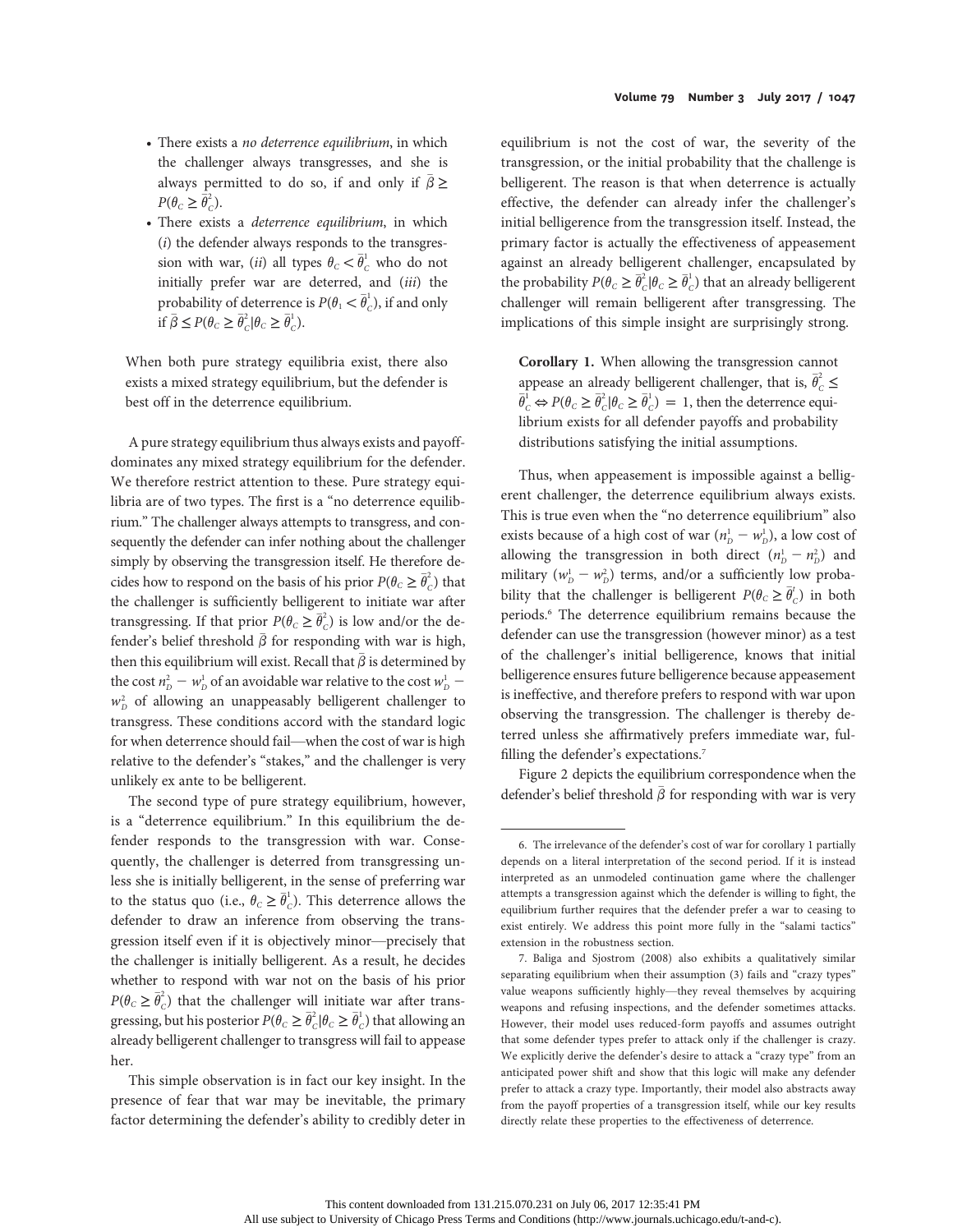

Figure 2. Equilibria

high (the area where corollary 1 holds is not indicated but is the region above a 45 degree line drawn from the origin). The defender's prior  $P(\theta_C \geq \overline{\theta}_C^1)$  that the challenger prefers war to the status quo is on the x-axis, while the prior  $P(\theta_C \geq \overline{\theta}_C^2)$  that she would initiate war after transgressing is on the  $y$ -axis; both quantities are derived from the challenger's underlying payoffs and the distribution over her type. The figure shows that the deterrence equilibrium can remain even when the probabilities that the challenger would be belligerent in either period are arbitrarily low, which can be seen by observing that the hatched triangle extends to the origin. Moreover, this property would persist even if the defender's threshold for war  $\bar{\beta}$  were made arbitrarily high.

## The benefits of fear

The preceding analysis shows that it can be the defender's fear—rather than an intrinsic willingness to fight—that allows him to credibly deter. This suggests that the defender may actually benefit in expectation from his fear and uncertainty and, by implication, may actually choose to remain ignorant of his adversary's intentions. To examine whether this is true we compare the baseline model to a variant that is identical in every respect except that the challenger's type  $\theta_c$  is revealed to the defender at the start of the game, which yields the following results:

Proposition 2. Suppose that the deterrence equilibrium prevails whenever it exists. Then

- 1. the probability of deterrence would decrease if the defender knew the challenger's type.
- 2. when the probability  $P(\theta_C < \overline{\theta}_C^2 | \theta_C \ge \overline{\theta}_C^1)$  that appeasement is effective is below

$$
\min\left\{1-\bar{\beta},\ \left(\frac{P(\theta_{C}&\bar{\theta}_{C}^{1})}{P(\theta_{C}\geq\bar{\theta}_{C}^{1})}\right)\times\left(\frac{n_{D}^{1}-n_{D}^{2}}{n_{D}^{2}-w_{D}^{1}}\right)\right\},\right\}
$$

the defender is better off in expectation not knowing the challenger's type.

Proposition 2 first shows that the probability of deterrence always decreases when the challenger's type is revealed to the defender. To see why, suppose for simplicity that appeasement is completely ineffective  $(\bar{\theta}_c^2 \leq \bar{\theta}_c^1)$ , but the challenger is actually peaceful  $(\theta_c \leq \overline{\theta}_c^2)$ . If the defender were to learn this (and the challenger knew that she had), then the challenger would exploit the defender's known preference for appeasement. However, if the defender remains ignorant, then he can credibly deter by maintaining his fear that the challenger is unappeasably belligerent  $(\theta_c \geq \bar{\theta}_c^1)$ .

The second part of the proposition shows that the defender's uncertainty indeed sometimes benefits her in expectation. This is the case when the effectiveness of appeasement  $P(\theta_C < \overline{\theta}_C^2 | \theta_C \ge \overline{\theta}_C^1)$  is sufficiently low. The stated condition ensures that the expected cost of fighting avoidable wars against appeasable challengers  $(\theta_c \in [\bar{\theta}_c^1, \bar{\theta}_c^2])$  is out-<br>visited by the symethed bandite of determing peaceful ward against appearance changes  $(e_C \subseteq [e_C, e_C])$  is our weighed by the expected benefits of deterring peaceful challengers ( $\theta_C < \overline{\theta}_C^1$ ). It clearly holds when appeasement is impossible  $(\bar{\theta}_c^2 < \bar{\theta}_c^1)$ , and thus in this case the defender is unambiguously better off being ignorant. Counterintuitively, then, the defender's fear can actually be a source of strength, an insight that yields the following corollary:

Corollary 2. Suppose that at the start of the game, the defender could costlessly and publicly choose whether to learn the challenger's type  $\theta_c$  or to remain ignorant. When the condition in proposition 2.2 holds, the best equilibrium for the defender involves remaining ignorant.

The deterrence benefits of fear may thus be sufficiently large that a rational defender would actually choose to remain fearful rather than learn his adversary's intentions!

# THE (IN)EFFECTIVENESS OF APPEASEMENT

Our analysis demonstrates that in the presence of fear about a challenger's intentions, the effectiveness of appeasement and the credibility of deterrence are really two sides of the same coin. Deterrence can be credible if appeasement would be ineffective against a belligerent chal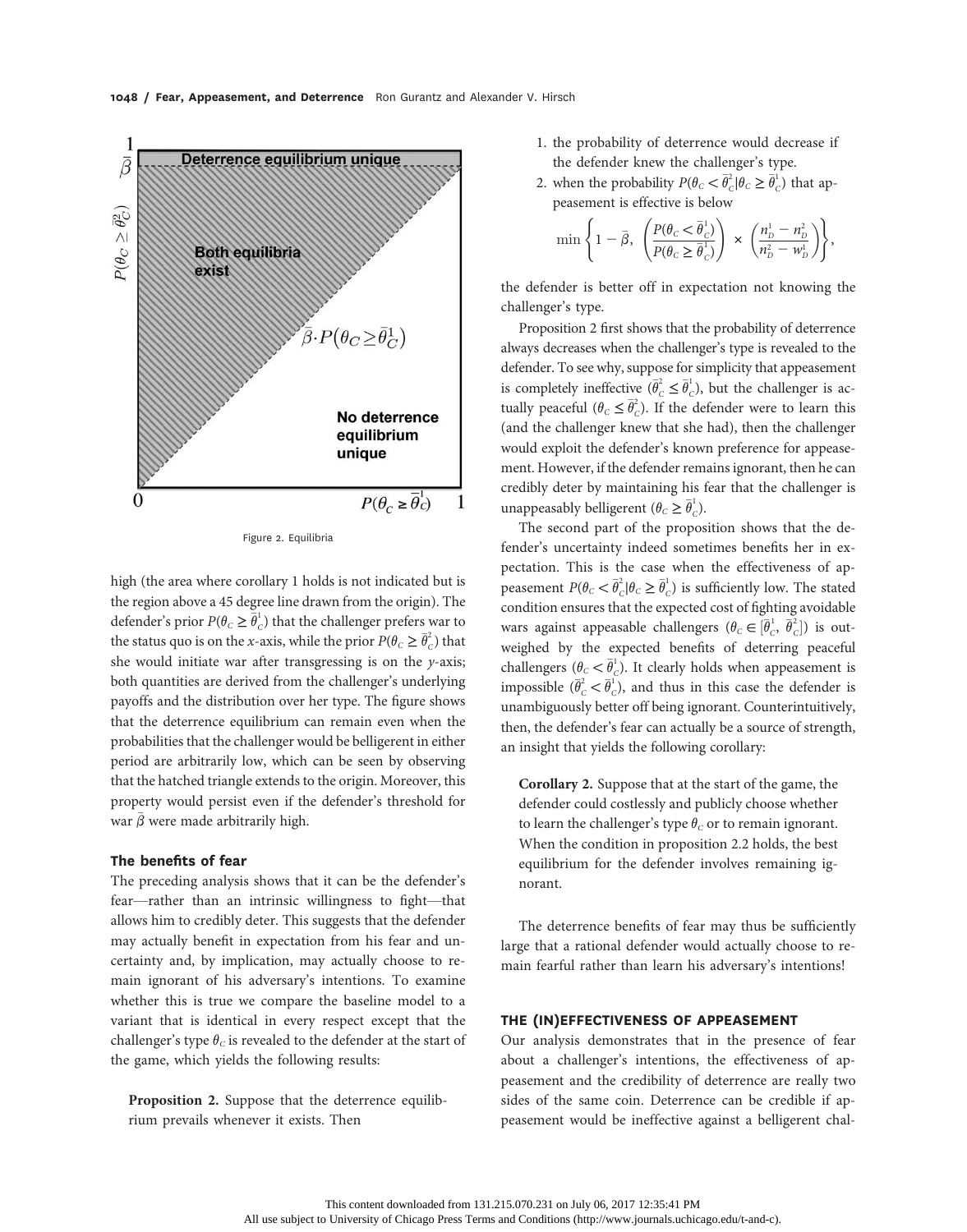lenger, even if the ex ante probability of that belligerence is very low. Conversely, if appeasement could be effective then deterrence can be undermined, even if allowing the transgression is costly and the ex ante probability that the challenger is belligerent is high.

We conclude by thus directly considering the question of what makes appeasement less effective, and consequently deterrence more effective. To answer this question we examine the payoff properties of the transgression itself. Recall that transgressing has both a military value  $w_c^2(\theta_c)$  –  $w_c^1(\theta_c)$ , which is the challenger's gain in the event of war, and a direct value  $n_c^2 - n_c^1$ , which is her gain in the event of peace. We henceforth denote these as  $\delta^m_C(\theta_C)$  and  $\delta^d_C$ , respectively, and ask how they influence the effectiveness of deterrence, which yields the following result.

Corollary 3. Appeasement is ineffective, and thus the deterrence equilibrium exists for all defender payoffs and probability distributions satisfying the initial assumptions, if and only if  $\delta_C^m(\overline{\theta}_C^1) \geq \delta_C^d$ .

A sufficient condition for the deterrence equilibrium to exist is thus that the military value of the transgression  $\delta_c^m(\cdot)$ exceed its direct value  $\delta_c^d$  to a challenger of type  $\bar{\theta}_c^1$  who is initially indifferent between peace and war. For such a challenger type,  $\delta^m_C(\bar{\theta}_C^1) \geq \delta^m_C$  means that the military gains from successfully transgressing increase her net benefit from war as much as the direct gains from transgressing reduce it. Since she initially weakly preferred war to peace, she and all types more belligerent than her must continue to prefer war to peace after transgressing. Allowing the transgression therefore cannot appease any type of challenger who was initially belligerent (i.e.,  $P(\theta_C \geq \overline{\theta}_C^2 | \theta_C \geq \overline{\theta}_C^1) = 1$ ), which by corollary 1 implies that the deterrence equilibrium exists.

The condition in corollary 3 is familiar from the literature examining complete information bargaining with endogenous shifts in military power (Fearon 1996; Schwarz and Sonin 2008). To our knowledge, however, it is absent from the literature (either empirical or theoretical) on deterrence. The bargaining literature finds that similar conditions generally result in wars or the gradual elimination of one player. In contrast, we find that this condition can lead to a fearful peace with deterrence of even a very minor transgression with very high probability. Both predictions are rooted in the same property; allowing the transgression cannot appease a belligerent challenger. However, the distinction arises from the difference in assumptions about whether the challenger is initially belligerent. In the complete information setting, belligerence at the outset is assumed. In our model, the defender can believe that the challenger is very likely to be

peaceful ex ante; however, his fear that the challenger is unappeasably belligerent allows him to credibly deter.

## Deriving empirical implications

The preceding result takes us part-way toward extracting empirical implications by examining the properties of the transgression itself. However, the model still exhibits multiple equilibria, and our analysis cannot speak to how the players will form expectations about which one will prevail. We therefore proceed with the additional assumption that the deterrence equilibrium will prevail whenever it exists. With this, the probability that deterrence succeeds is 0 when the deterrence equilibrium does not exist, and is  $P(\theta_{C} < \overline{\theta}_{C}^{1})$ when it does. This allows us to consider the probability of successful deterrence as a function of the challenger's payoffs (holding those of the defender's fixed) and yields the following empirical prediction:

Proposition 3. Suppose that (i) the deterrence equilibrium prevails whenever it exists, (ii) the transgression's military value is equal to  $\delta^m_C$  for all challenger types, and (iii) the challenger's first period payoffs are held fixed. Then the probability that deterrence is successful is increasing in  $\delta^m_C - \delta^d_C$ .

The model thus predicts that the probability of deterrence is increasing in the difference  $\delta_c^m$  –  $\delta_c^d$  between the military and direct value of the transgression to the challenger. The intuition is similar to corollary 3; the greater is  $\delta^m_{\rm c}-\delta^d_{\rm c}$ , the more likely it is that appeasement will fail against a belligerent challenger, the more willing is the defender to respond with war conditional on deterrence failing, and the better able he is to deter. This effect is depicted in figure 3; the left panel shows the probability of deterrence when the defender's payoffs are fixed, while the right panel depicts the probability when the defender's payoffs are initially drawn from a distribution.<sup>8</sup>

Finally, observe that proposition 3 varies the challenger's values for transgressing while holding those of the defender fixed. However, in many applications it is reasonable to suppose that a transgression with greater direct or military value for the challenger is also one that imposes greater direct or military costs on the defender. This relationship affects predictions because a transgression with a greater direct value might more effectively appease, but is also more intrinsically worth fighting over. To better understand how this wrinkle would modify our results, figure 4 considers a numerical example in which values to the challenger for transgressing are equal to the costs imposed on the defender.

<sup>8.</sup> See the appendix for details about figures 3 and 4.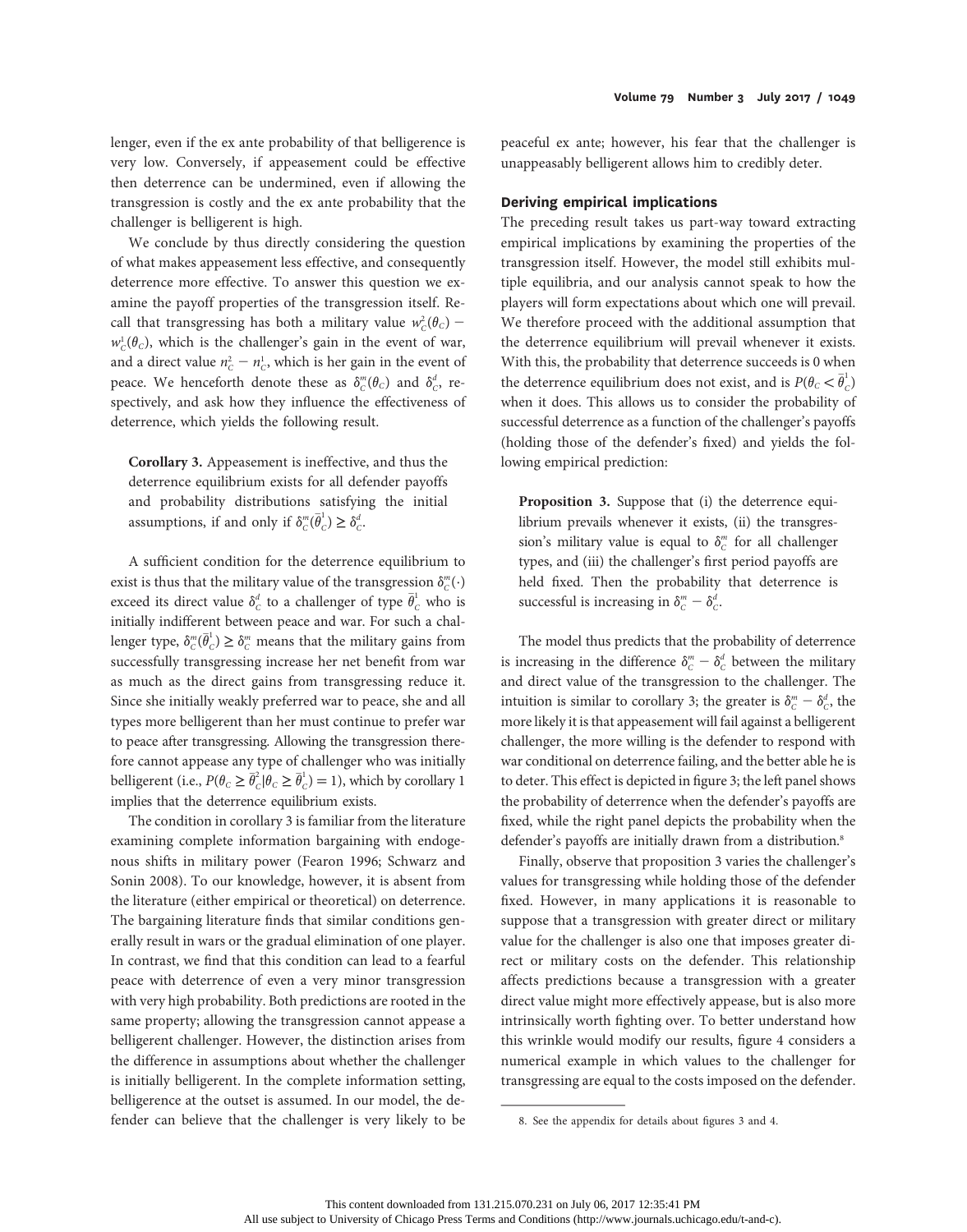

Figure 3. Probability of deterrence as function of  $\delta_c^m - \delta_c^d$ 

The figure demonstrates that the probability of deterrence is always increasing in the transgression's military value (on the  $x$ -axis); however, increasing the transgression's direct value (on the y-axis) has a nonmonotonic effect. The probability of deterrence first decreases due to the logic of proposition 3, and then increases as the defender's intrinsic willingness to fight dominates.

#### CASE STUDIES

Our model thus predicts a range of outcomes—deterrence success, deterrence failure with war, and deterrence failure with appeasement—under conditions in which traditional empirical analyses of deterrence would simply predict failure, when the objective magnitude of a transgression is minor relative to the cost of war. It does so by directly considering states' uncertainty and inferences about their adversaries' future behavior, and by distinguishing the military from the direct value of a transgression. The effect of these features on crisis outcomes has been largely ignored in previous empirical analyses (see Huth 1999). We now present an example of each of these potential outcomes of a crisis, and discuss how the model helps to shed light on it.

## Deterrence success

The model predicts deterrence success when the military value of a trangression exceeds its direct value (even if both are minor), and the challenger does not in fact affirmatively prefer to fight a war. In 1946, the United States deterred the Soviet Union from military action against Turkey following Soviet demands that it be allowed to place bases on the Turkish Straits (Mark 2005, 123–24). The Soviet Union had some intrinsic interest in protecting its trade through the Straits, though the United States and Turkey were willing to renegotiate the agreement governing this trade to satisfy Soviet demands. The United

States, on the other hand, had almost no intrinsic interest in the Turkish Straits or in Turkish independence more generally. The United States had no obvious economic or political interests other than a small trade in tobacco, machinery, and vehicles (Kuniholm 1980, 65–66). The United States also anticipated that any war with the Soviet Union would be enormously costly despite the US nuclear monopoly, involving Soviet ground offensives across Europe and Asia and requiring major US ground operations (Ross 1996, 12–19, 31).

Turkey's primary value to the United States and the Soviet Union was military. In the event of a general war, Turkish resistance to a Soviet offensive was meant to temporarily protect American access to the Suez Canal, the Persian Gulf, and air bases in Egypt from which the United States planned to bomb central Russia. The loss of these assets would have weakened the United States and its allies (Leffler 1985, 814– 15). The model suggests that the deterrence of a Soviet invasion was successful because Turkey had greater military value than direct value and therefore could not possibly appease a Soviet Union intent on war. Given US fears of Soviet ambitions, an invasion of Turkey could have easily been perceived as an informative signal of both the present and future belligerence of the Soviet Union.<sup>9</sup> In fact, President Truman was prepared to infer far-reaching ambitions from a Soviet attack in the face of a US commitment. When asked if he understood that the decision to defend Turkey may mean war, Truman responded that"we might as well find out whether the Russians were bent on world conquest now as in five or ten years" (Mills 1951, 192). Ultimately, it was the Soviet aversion

<sup>9.</sup> While officials believed that the Soviet Union would not fight a major war to satisfy their expansionist ambitions, they were not entirely confident in this assessment (Mark 2005, 119, 129).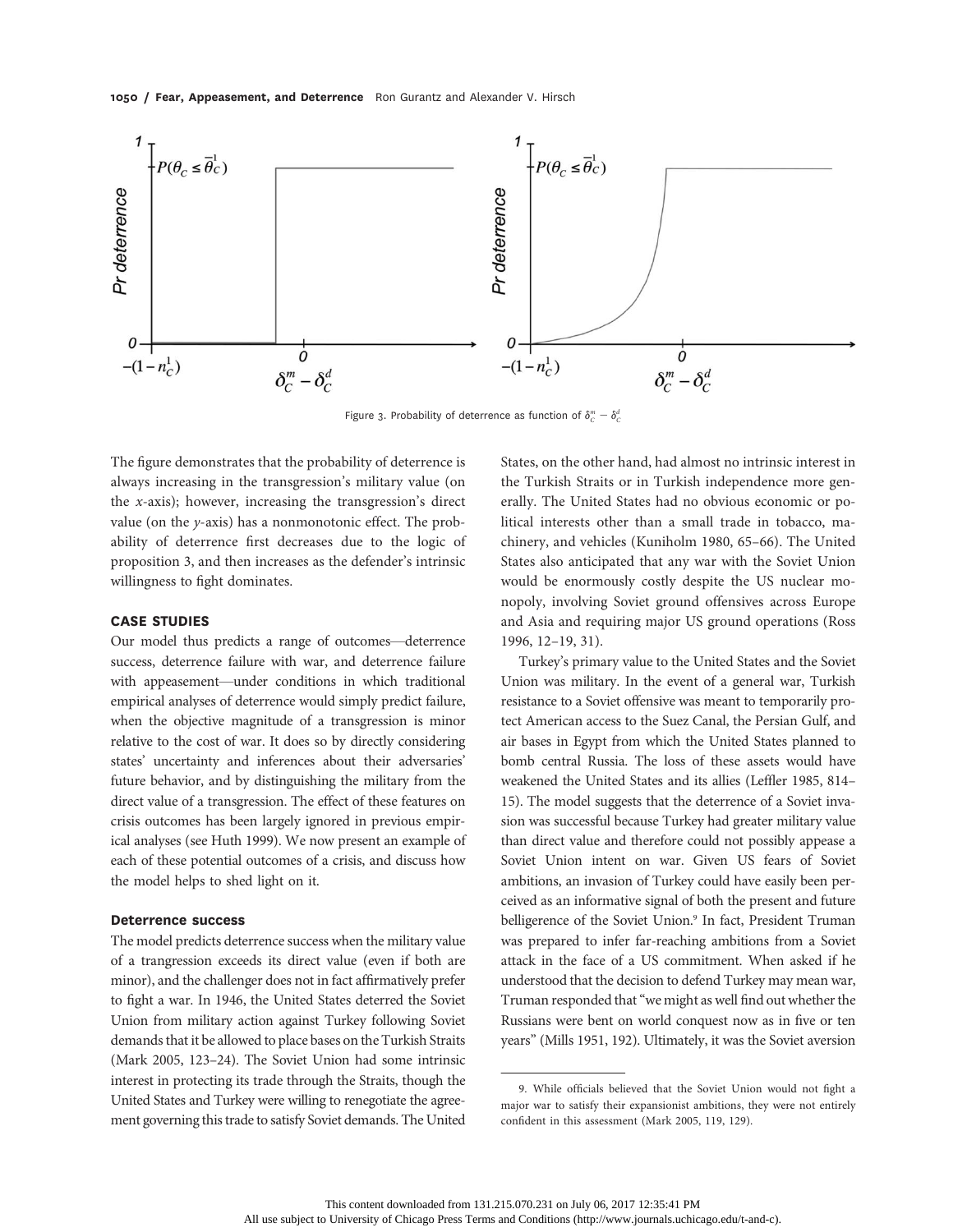

Figure 4. Probability of deterrence when challenger's gains equal to defender's costs.

to war that led them to back down in the face of a credible US threat (Mark 2005).<sup>10</sup>

## Deterrence failure and war

The model predicts deterrence failure and war when the military value of a trangression exceeds its direct value, but the defender's fears about the challenger's intentions are actually realized—the challenger does in fact affirmatively prefer to fight a war rather than maintain the status quo. In 1939, Finland's rejection of the Soviet Union's relatively modest territorial demands for naval bases in the Gulf of Finland and territorial revisions on the Karelian Isthmus led to war between the two countries, despite the enormous costs Finland anticipated in a war with its much more powerful neighbor. The naval bases had greater military than inherent value due to their facilities and location, and

Finland feared that the granting of bases to the Soviets would weaken them in a future war (Jakobson 1961, 138– 39; Van Evera 1999, 188). The Karelian Isthmus was an intrinsically valuable territory, but Jakobson (1961, 139) notes that Finland was willing to concede on the Isthmus and made its stand on the issue of the bases.

The model thus suggests that Finland's deterrent threat would be credible, and that deterrence would only fail if the Soviet Union affirmatively desired war to fulfill more ambitious goals. The Finnish government clearly feared Soviet intentions and believed that further demands or war would follow any concessions (Jakobson 1961, 133, 139; Sechser 2010, 648–49). Although Stalin's intentions are not definitively known, he very likely desired the complete subjugation of Finland before the war even started. Plans to impose a Communist government on Finland were likely developed long before the war began, and the Soviet Union implemented similar plans against the Baltic states less than one year later (Spring 1986, 214). If indeed the Finnish threat was believed to be credible, then the Soviet invasion could easily have been interpreted as a signal of their future belligerence. While the literature has puzzled over why Finland fought rather than why deterrence failed, our model shows how these issues are inextricably intertwined; the inference that Finland drew from the failure of deterrence may explain their willingness to fight rather than appease. $11$ 

#### Deterrence failure and appeasement

Lastly, the model predicts deterrence failure and appeasement if the value of a transgression is more intrinsic than military. Under these conditions a defender will reason that even a belligerent challenger may be successfully appeased by being allowed to transgress, and therefore allow the transgression even if the stakes are substantial.

This prediction helps to explain the Allies' failure in deterring Hitler from annexing Austria and the Sudetenland prior to World War II. These territories were of great military value. They were wealthy, populous, and greatly contributed to Germany's ability to continue military conquests into Central and Eastern Europe (Overy and Wheatcroft 1989, 47–50). In addition, Great Britain and France had good reason to fear that Germany's ambitions would not stop with these territories. However, the territories' high intrinsic value to Germany is precisely why Great Britain and France were willing to concede them. Both of these territories were heavily populated with German coethnics, and Germany justified its policy as one of national unification. The British

<sup>10.</sup> See the appendix for an expanded version of this case study.

<sup>11.</sup> See the appendix for discussion of the literature on Finland's decision to fight.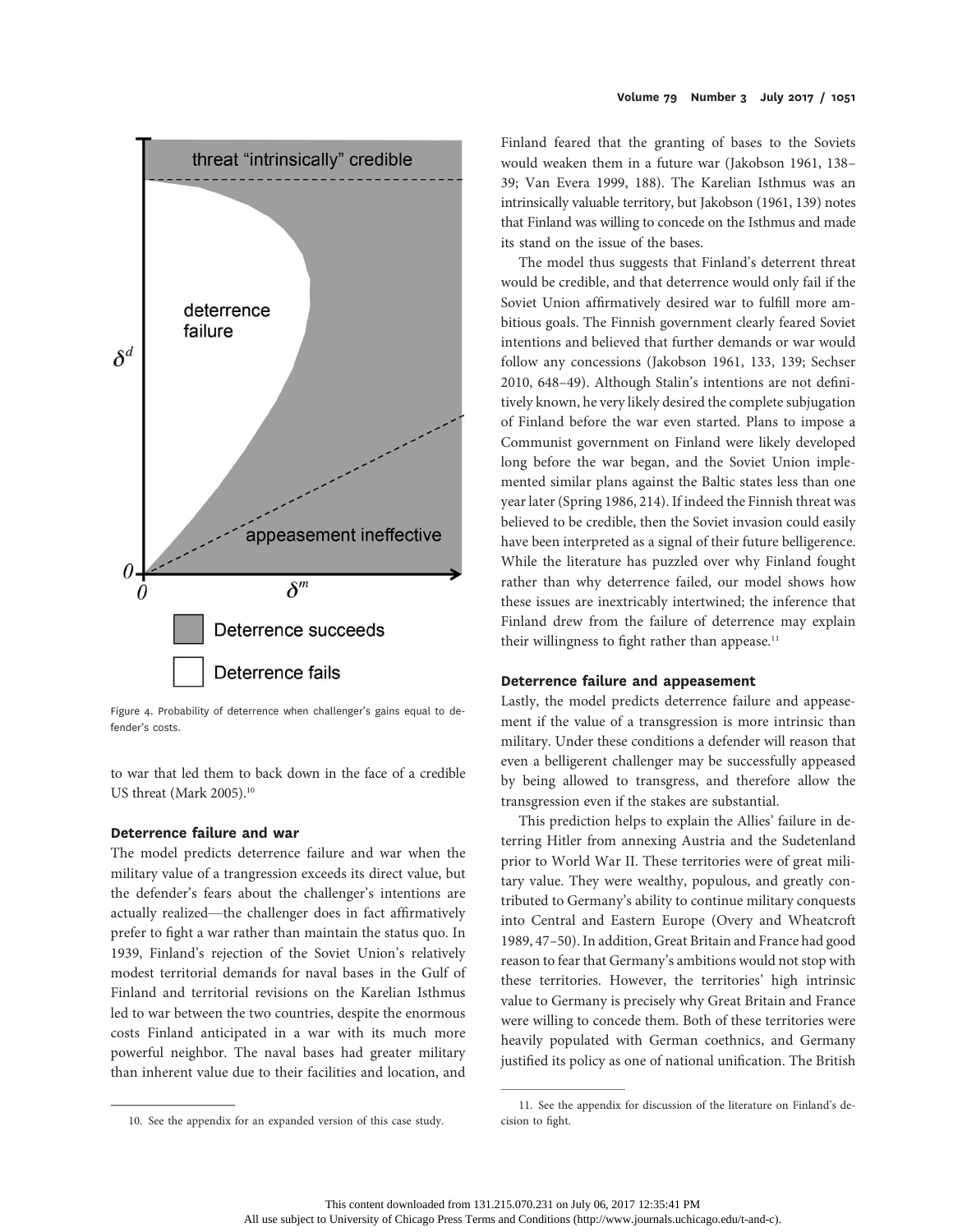leadership still entertained the possibility that German ambitions were limited and that an agreement could be reached that satisfied their grievances and avoided war (Weinberg 1980, 346). The notion that occupying Austria and the Sudetenland might satisfy a belligerent Germany was plausible, resulting in exploitation of the Allies' known preference for appeasement and deterrence failure.

# **ROBUSTNESS**

We last discuss the robustness of our main results to a variety of common complexities studied in the international relations literature; details are in the appendix.

## Salami tactics

A large "rationalist" literature in international relations begins with the premise that war is costly (Fearon 1995). However, our baseline model assumes that the challenger sometimes makes a unilateral decision to fight, which appears to be inconsistent with this literature. An alternative interpretation is that this outcome represents an unmodeled continuation game where the challenger attempts an additional transgression against which the defender is willing to fight. However, this raises the question of whether such a continuation game can be explicitly modeled using assumptions consistent with the rationalist literature. In the appendix we consider an extension of the model in which the challenger may attempt a series of successive transgressions each below the defender's cost of war, and the defender always holds the decision to fight. This yields a game of "salami tactics" similar to Powell (1996). Because this structure vastly multiplies the space of potential parameters, for simplicity we consider a particular payoff structure.

The challenger and defender bargain and potentially fight over a landmass of size and value equal to 1. The challenger initially possesses at least half, and she can attempt to take more in a series of discrete steps each below the defender's cost of war. Each successive transgression is thus an attempt to advance from one "threshold" on the landmass to the next. If the challenger attempts to advance in a period, the defender can respond by allowing it, or by fighting an all-or-nothing war in which the victor receives the entire landmass. In a war the challenger's probability of victory is an increasing function of her share of the landmass. This function is depicted in figure 5 and is assumed to have properties similar to our main condition for successful deterrence. First, in each period the challenger's probability of victory (slightly) exceeds the share of the landmass she holds, so that war is attractive if her costs are low enough. Second, further advancement initially shifts the military balance toward the challenger (a little bit) more quickly than they increase her payoff from peace. Finally, the



Figure 5. Probability that challenger wins in salami tactics extension

challenger's cost of war is always strictly positive, but there is always some chance that it is low enough for her to prefer war to peace in that same period.

In this extension, we show that as long as the defender prefers fighting a war to ceasing to exist entirely, there are actually many equilibria sustained by the same logic as our deterrence equilibrium. The intuition is as follows. First, there is always a final threshold at which the defender is "intrinsically" willing to fight for reasons similar to Powell's (1996) model of salami tactics; he anticipates that if the challenger advances beyond it, she will be unable to commit not to exploit salami tactics to eventually take the entire landmass. At any threshold prior to this one, there exists an equilibrium in which the defender is willing to fight due to our logic: because the challenger expects the defender to respond to further advancement (however small) with war, the defender can infer in equilibrium that a challenger who attempts to advance further in fact desires war. Because advancing makes war relatively more attractive, the probability of appeasing an already belligerent challenger by allowing further advancement is 0, and hence responding with war is optimal.

#### An endogenous transgression

In our baseline model, the magnitude of the challenger's transgression is exogenous. However, in many settings this is the challenger's choice. To explore the robustness of our insights to this possibility, we revisit the payoff environment of our "salami tactics" extension with an alternative game form. In the first period the challenger can make an en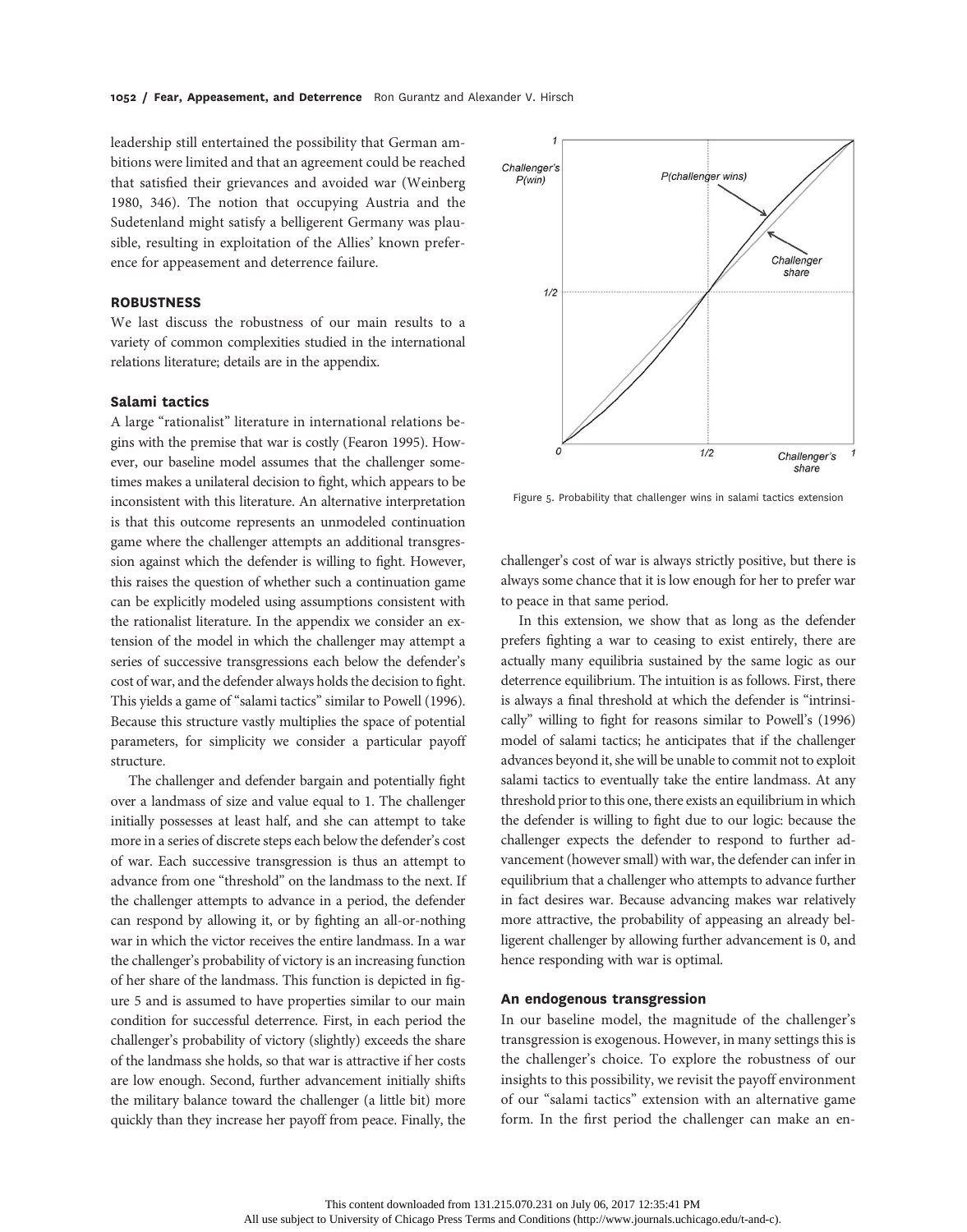dogenous "demand" of how far to advance. The game then proceeds as in the baseline model.

In the appendix, we show that there exists an equilibrium in which the defender responds to any strictly positive transgression, however small, with war. The rationale is similar to the baseline model. Even when the challenger can moderate her transgression, it remains true that conceding to most transgressions would increase an already belligerent challenger's payoff from war more than her payoff from peace. Only the largest of transgressions can potentially sate a belligerent challenger's thirst for war, and against such transgressions the defender is intrinsically willing to fight.

#### A challenger who can back down

In our baseline model the challenger presents the defender with a fait accompli; to resist the transgression means war. However, in many crisis bargaining models the defender's resistance to initial aggression does not result in immediate war; instead, the challenger has an opportunity to first back down (see, e.g., Lewis and Schultz 2003). In the appendix we show that introducing this ability actually makes the deterrence equilibrium even easier to sustain. The reason is that the defender can entertain the possibility that the challenger is actually bluffing when he observes an attempted transgression, which makes him only more willing to resist.

#### Interdependent war values

Our baseline model assumes that the defender's payoffs are unaffected by the challenger's type, which would be the case if he was uncertain about the challenger's cost of war. However, in many crisis models the challenger has private information about factors affecting both parties' war payoffs, such as the probability of victory (Fey and Ramsay 2011). Introducing this possibility complicates the defender's inference; upon observing a transgression he can both infer that appeasement is less likely to work (making him more willing to fight) and that he would be weak in a war (making him less willing to fight). Nevertheless, corollaries 1 and 3 hold unaltered—the deterrence equilibrium always exists when appeasement is impossible. However, when appeasement is possible, equilibria are more complex and can exhibit new and interesting patterns.

## A defender with private information

Our baseline model assumes away any private information possessed by the defender about his intrinsic willingness to fight or "resolve," in order to shift attention away from reputation to fear. However, in the appendix we show that corollaries 1 and 3 continue to hold when this possibility is introduced. Interestingly, we also find that introducing even a small possibility that the defender is intrinsically willing to fight can sometimes uniquely select the deterrence equilibrium. Intuitively, the reason is that "deterrence begets deterrence"—more deterrence increases the defender's interim assessment that a challenger who transgresses is unappeasable, which makes him more willing to respond with war, generates a higher probability that the transgression will provoke him, and thereby results in yet more deterrence.

# A transgression with uncertain consequences

Our baseline model assumes that the transgression's military consequences are known. However, in reality these consequences can be unpredictable; for example, an ex ante appealing military adventure like the Soviet invasion of Afghanistan also risks a protracted and costly conflict.<sup>12</sup> In the appendix we consider a variant with some initial uncertainty about the transgression's military benefit that is only resolved after it has taken place. We show that as long as there is not too much uncertainty, our main results are robust and can be restated as a function of the transgression's expected military benefits. Intuitively, the reason is that uncertainty about the transgression's consequences weakens—but does not eliminate—the ability to infer future belligerence from present belligerence. It also does not change the fact that a higher relative military gain strengthens this inference. We also provide analogous conditions to those in the baseline model for the defender to benefit from his fear and uncertainty in expectation.<sup>13</sup>

# A challenger who can signal

Finally, our baseline model assumes that the challenger may only "signal" her type through the transgression itself. This raises the concern that our results may not be robust to a challenger who can also send costly signals (Fearon 1997; Slantchev 2011). In the appendix we show that introducing this ability can both strengthen and weaken our results. Crucially, when the transgression's military value exceeds its direct value, there always exists an equilibrium in which peaceful challengers cannot credibly signal their intentions

<sup>12.</sup> The Soviet Union expected the invasion to be beneficial to the balance of power because it would prevent Afghanistan from becoming a Western ally or base (Kalinovsky 2009).

<sup>13.</sup> The chance that the transgression may backfire also suggests that a strategic defender may want to bait an unwitting challenger into committing it. This possibility lies outside our extension because the defender is assumed to be equally uncertain; however, exploring when a betterinformed defender will undertake such baiting strategies would be an interesting avenue for future work.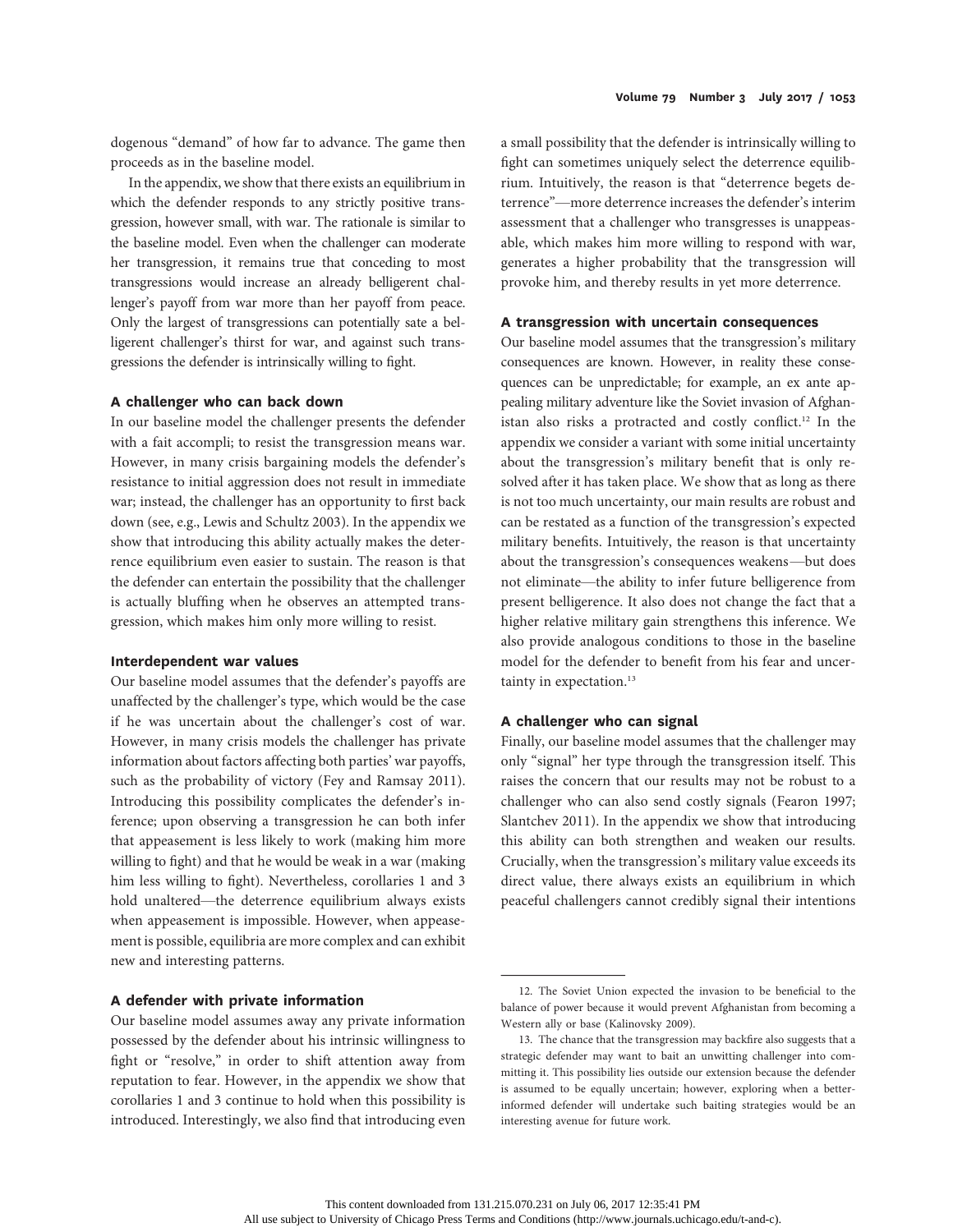and eliminate the fear that sustains deterrence.<sup>14</sup> Under this condition there is always the possibility that the challenger is "opportunistically belligerent"—that is, initially deterrable but seeking to transgress to strengthen herself for a future war. An opportunistically belligerent challenger necessarily values transgressing more a peaceful one, and so would always be willing to send any costly signal that a peaceful one would. This precludes the possibility that a peaceful challenger could "separate" herself with a costly signal. However, when our key condition fails and the possibility for successful appeasement exists, then for some parameter values costly signaling indeed causes deterrence to unravel even if it was possible in the baseline model.<sup>15</sup> In these equilibria the challenger always sends a credible costly signal when she is peaceful, and the defender allows her to transgress. The defender is also weakly worse off not knowing the challenger's intentions; the challenger transgresses no matter what, is allowed to do so if she signaled, and triggers a (sometimes avoidable) war if she did not.

# **CONCLUSION**

This article examines a model of deterrence where a defender is uncertain about a challenger's intentions, and fears that she is unappeasably belligerent. We show that this fear can generate credible deterrence even when the probability of belligerence is arbitrarily small, and the value of the transgression being deterred is small relative to the cost of war. Unlike most previous studies of deterrence, we do not assume that the defender is sometimes intrinsically willing to fight, or that he has access to commitment devices that help him to do so. Instead, our mechanism relies on the inference that the defender can make from a transgressive act taken in the face of an expectation of war.

After illustrating this simple insight, we show that the defender's fear can sometimes benefit him by allowing him to credibly deter at a negligible risk of avoidable wars. We also derive several empirical implications about deterrence credibility that are previously untested in the empirical literature. We show that transgressions that make effective "tests" are not ones that are objectively large but ones that carry a high military value relative to their direct value; the reason is that allowing such transgressions cannot appease an already belligerent challenger. We argue that this insight

helps illuminate specific historical episodes of deterrence success and failure.

The logic of our model can also help to explain contemporary episodes, such as North Korea's successful deterrence of an American air strike against their nuclear plant using the threat of a potentially suicidal war. How could such a threat be taken as credible? The available evidence suggests that both sides understand that North Korea is using certain actions as a test of the United States' intention to invade. Pyongyang's 2003 warning that an air strike on their nuclear plant would lead to "total war" explicitly stated that such an attack would be viewed a precursor to invasion (KCNA News Agency 2003). In recommending an airstrike against a North Korean missile testing site, Carter and Perry (2006) wrote that the United States must warn North Korea that the attack would only be against a specific target. Pritchard (2006) responded that, despite the warning, Pyongyang might very well interpret the air strike as the "start of an effort to bring down [their] regime." The incentive by North Korea to claim uncertainty about the United States' intentions, as well as the incentive by the United States to claim sharply limited goals, both follow directly from our logic.

These incentives, however, also point to limits in our analysis and interesting avenues for future work. Much of the deterrence literature focuses on things that a defender can do—issue cheap talk claims, engage in costly signaling, employ commitment devices—to improve the credibility of his deterrent threats. Our analysis is closer in spirit to the "inherent credibility" approach (Zagare 2004); we examine structural features of the environment outside the defender's control that can sustain his credible deterrence. But the logic of our model and the North Korean case clearly suggest actions that the defender would like to do—to claim that he fears the challenger is unappeasably belligerent (even when he does not), and to claim that he is using the transgression as a test of that belligerence in order to select the deterrence equilibrium when it exists. Our model, however, is insufficiently rich for such actions to affect equilibrium outcomes. Cheap talk cannot select equilibria, and there is nothing for the defender to signal.

The history of the deterrence literature, however, suggests a way forward. Classical deterrence theory conceives of the credibility of deterrence as rooted in an intrinsic willingness to fight. In order to understand how a defender can increase his credibility, subsequent theories assumed that a challenger was uncertain of that willingness. Our theory, in contrast, conceives of the credibility of deterrence as rooted in fear; thus, a way forward may be to assume that the challenger is uncertain of that fear. This sort of higher-order uncertainty has been considered in the study of the "spiral model." For

<sup>14.</sup> Formally, under this condition there always exists a universally divine equilibrium (Banks and Sobel 1987) in which deterrence occurs and there is no costly signaling.

<sup>15.</sup> This condition creates the possibility that the challenger values transgressing most when she is peaceful; when this is the case the challenger always transgresses in all universally divine equilibria.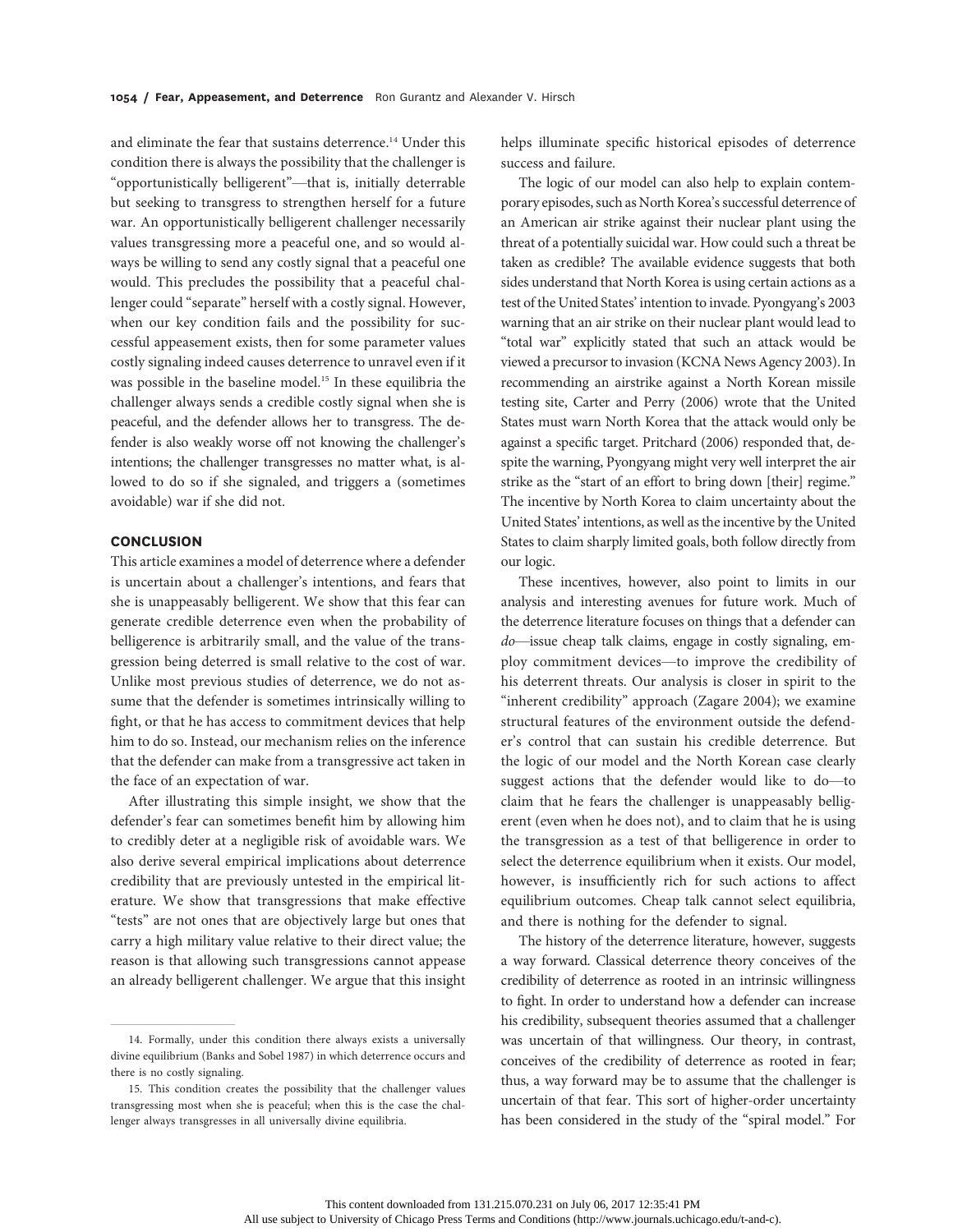example, Kydd (1997) analyzes a game in which a state is uncertain about what his enemy believes about him, and this complicates his ability to draw inferences from the enemy's arming decisions—is the enemy aggressive, or just afraid? In Kydd's analysis, states wish to signal about their own intentions to improve their ability to draw inferences about their enemy's intentions. Our model, however, suggests that it may also be fruitful to study when states wish to signal about their fear to improve their ability to deter. Such a modeling approach could potentially eliminate the issue of multiple equilibria in the model. Moreover, classical mechanisms for improving the credibility of deterrence could be understood in a new light. Under what conditions could cheap talk about fear increase the credibility of deterrence? When do costly signals most credibly communicate fear? Finally, how can a challenger credibly communicate limited aims and exploit a defender who prefers to appease? Exploring such questions may be a fruitful avenue for future work.

#### ACKNOWLEDGMENTS

We thank Robert Trager, Barry O'Neill, Tiberiu Dragu, Kristopher Ramsay, Robert Powell, Douglas Arnold, Mattias Polborn, participants of the UCLA International Relations Reading Group, Princeton Q-APS International Relations Conference, and Cowbell working group, as well as the editor and three anonymous reviewers for helpful comments and advice.

## REFERENCES

- Acharya, Avidit, and Edoardo Grillo. 2015. "War with Crazy Types." [Political Science Research and Methods](http://www.journals.uchicago.edu/action/showLinks?doi=10.1086%2F691054&crossref=10.1017%2Fpsrm.2014.23&citationId=p_14) 3 (2): 281-307.
- Alt, James, Randall Calvert, and Brian Humes. 1988. "Reputation and Hegemonic Stability: A Game-Theoretic Analysis." [American Political](http://www.journals.uchicago.edu/action/showLinks?doi=10.1086%2F691054&crossref=10.2307%2F1957395&citationId=p_15) [Science Review](http://www.journals.uchicago.edu/action/showLinks?doi=10.1086%2F691054&crossref=10.2307%2F1957395&citationId=p_15) 82 (2): 445-66.
- Baliga, Sandeep, and Tomas Sjostrom. 2008. "Strategic Ambiguity and Arms Proliferation." *[Journal of Political Economy](http://www.journals.uchicago.edu/action/showLinks?doi=10.1086%2F691054&system=10.1086%2F595016&citationId=p_16)* 116 (6): 1023-57.
- Baliga, Sandeep, and Tomas Sjostrom. 2009. "Conflict Games with Payoff Uncertainty." Unpublished manuscript.
- Banks, Jeffrey S., and Joel Sobel. 1987. "Equilibrium Selection in Signaling Games." [Econometrica](http://www.journals.uchicago.edu/action/showLinks?doi=10.1086%2F691054&crossref=10.2307%2F1913604&citationId=p_18) 55 (3): 647-61.
- Carter, Ashton B., and William J. Perry. 1999. Preventive Defense: A New Security Strategy for America. Washington, DC: Brookings Institution Press.
- Carter, Ashton B., and William J. Perry. 2006. "If Necessary, Strike and Destroy." Washington Post, June 22.
- Chassang, Sylvain, and Gerard Padro i Miquel. 2010. "Conflict and Deterrence under Strategic Risk." **[Quarterly Journal of Economics](http://www.journals.uchicago.edu/action/showLinks?doi=10.1086%2F691054&crossref=10.1162%2Fqjec.2010.125.4.1821&citationId=p_21)** 125 (4): 1821–58.
- Chiozza, Giacomo, and H. E. Goemans. 2004. "International Conflict and the Tenure of Leaders: Is War Still 'Ex Post' Inefficient?" [American](http://www.journals.uchicago.edu/action/showLinks?doi=10.1086%2F691054&crossref=10.1111%2Fj.0092-5853.2004.00090.x&citationId=p_22) [Journal of Political Science](http://www.journals.uchicago.edu/action/showLinks?doi=10.1086%2F691054&crossref=10.1111%2Fj.0092-5853.2004.00090.x&citationId=p_22) 48 (3): 604–19.
- Danilovic, Vesna. 2001. "The Sources of Threat Credibility in Extended Deterrence." *[Journal of Con](http://www.journals.uchicago.edu/action/showLinks?doi=10.1086%2F691054&crossref=10.1177%2F0022002701045003005&citationId=p_23)flict Resolution* 45 (3): 341-69.
- Danilovic, Vesna. 2002. When the Stakes Are High: Deterrence and Conflict among Major Powers. Ann Arbor: University of Michigan Press.
- Debs, Alexandre, and Nuno P. Monteiro. 2014. "Known Unknowns: Power Shifts, Uncertainty, and War." [International Organization](http://www.journals.uchicago.edu/action/showLinks?doi=10.1086%2F691054&crossref=10.1017%2FS0020818313000192&citationId=p_25) 68 (1): 1-31.
- Enthoven, Alain C. 1975. "U.S. Forces in Europe: How Many? Doing What?" [Foreign Affairs](http://www.journals.uchicago.edu/action/showLinks?doi=10.1086%2F691054&crossref=10.2307%2F20039525&citationId=p_26) 53 (3): 513-32.
- Fearon, James. 1994. "Domestic Political Audiences and the Escalation of International Disputes." [American Political Science Review](http://www.journals.uchicago.edu/action/showLinks?doi=10.1086%2F691054&crossref=10.2307%2F2944796&citationId=p_27) 88 (3): 577-92.
- Fearon, James. 1995. "Rationalist Explanations for War." [International](http://www.journals.uchicago.edu/action/showLinks?doi=10.1086%2F691054&crossref=10.1017%2FS0020818300033324&citationId=p_28) [Organization](http://www.journals.uchicago.edu/action/showLinks?doi=10.1086%2F691054&crossref=10.1017%2FS0020818300033324&citationId=p_28) 49 (3): 379–414.
- Fearon, James. 1996. "Bargaining over Objects That Influence Future Bargaining Power." Unpublished manuscript, Chicago, IL.
- Fearon, James. 1997. "Signaling Foreign Policy Interests: Tying Hands versus Sinking Costs." *[Journal of Con](http://www.journals.uchicago.edu/action/showLinks?doi=10.1086%2F691054&crossref=10.1177%2F0022002797041001004&citationId=p_30)flict Resolution* 41 (1): 68-90.
- Fey, Mark, and Kristopher W. Ramsay. 2011. "Uncertainty and Incentives in Crisis Bargaining." [American Journal of Political Science](http://www.journals.uchicago.edu/action/showLinks?doi=10.1086%2F691054&crossref=10.1111%2Fj.1540-5907.2010.00486.x&citationId=p_31) 55 (1): 149-69.
- Hirshleifer, Jack. 1991. "Appeasement: Can It Work?" [American Economic](http://www.journals.uchicago.edu/action/showLinks?doi=10.1086%2F691054&crossref=10.1257%2Faer.91.2.342&citationId=p_32) [Review](http://www.journals.uchicago.edu/action/showLinks?doi=10.1086%2F691054&crossref=10.1257%2Faer.91.2.342&citationId=p_32) 91 (2): 342–46.
- Hopf, Ted. 1994. Peripheral Visions: Deterrence Theory and American Foreign Policy in the Third World, 1965–1990. Ann Arbor: University of Michigan Press.
- Howard, Michael. 1984. The Causes of Wars and Other Essays. Cambridge, MA: Harvard University Press.
- Huth, Paul. 1988. "Extended Deterrence and the Outbreak of War." [American Political Science Review](http://www.journals.uchicago.edu/action/showLinks?doi=10.1086%2F691054&crossref=10.2307%2F1957394&citationId=p_35) 82 (2): 423-43.
- Huth, Paul. 1999. "Deterrence and International Conflict: Empirical Findings and Theoretical Debates." [Annual Review of Political Science](http://www.journals.uchicago.edu/action/showLinks?doi=10.1086%2F691054&crossref=10.1146%2Fannurev.polisci.2.1.25&citationId=p_36) 2:25–48.
- Huth, Paul, and Bruce Russett. 1984. "What Makes Deterrence Work? Cases from 1900 to 1980." [World Politics](http://www.journals.uchicago.edu/action/showLinks?doi=10.1086%2F691054&crossref=10.2307%2F2010184&citationId=p_37) 36 (4): 496–526.
- Jackson, Matthew, and Massimo Morelli. 2007. "Political Bias and War." [American Economic Review](http://www.journals.uchicago.edu/action/showLinks?doi=10.1086%2F691054&crossref=10.1257%2Faer.97.4.1353&citationId=p_38) 97 (4): 1353–73.
- Jakobson, Max. 1961. The Diplomacy of the Winter War. Cambridge, MA: Harvard University Press.
- Kalinovsky, Artemy. 2009. "Decision-Making and the Soviet War in Afghanistan." *[Journal of Cold War Studies](http://www.journals.uchicago.edu/action/showLinks?doi=10.1086%2F691054&crossref=10.1162%2Fjcws.2009.11.4.46&citationId=p_40)* 11 (4): 46-73.
- KCNA News Agency. 2003. "North Korea Warns 'Total War' if USA Attacks 'Peaceful' Plant." BBC Summary of World Broadcasts, February 6, 2003. Lexis-Nexis Academic: News.
- Kuniholm, Bruce Robellet. 1980. The Origins of the Cold War in the Near East. Princeton, NJ: Princeton University Press.
- Kydd, Andrew. 1997. "Game Theory and the Spiral Model." [World Politics](http://www.journals.uchicago.edu/action/showLinks?doi=10.1086%2F691054&crossref=10.1353%2Fwp.1997.0012&citationId=p_43) 49 (3): 371–400.
- Kydd, Andrew H., and Roseanne W. McManus. 2017. "Threats and Assur-ances in Crisis Bargaining." [Journal of Con](http://www.journals.uchicago.edu/action/showLinks?doi=10.1086%2F691054&crossref=10.1177%2F0022002715576571&citationId=p_44)flict Resolution 61 (2): 325-48.
- Leffler, Melvyn P. 1985. "Strategy, Diplomacy, and the Cold War: The United States, Turkey, and NATO, 1945–1952." Journal of American History 71 (4): 807–25.
- Lewis, Jeffrey B., and Kenneth A. Schultz. 2003. "Revealing Preferences: Empirical Estimation of a Crisis Bargaining Game with Incomplete Information." [Political Analysis](http://www.journals.uchicago.edu/action/showLinks?doi=10.1086%2F691054&crossref=10.1093%2Fpan%2Fmpg021&citationId=p_46) 11:345-67.
- Luard, Evan. 1986. War in International Society. London: Routledge.
- Mark, Eduard. 2005. "The Turkish War Scare of 1946." In Melvyn P. Leffler and David S. Painter, eds., Origins of the Cold War: An International History. 2nd ed. New York: Routledge.
- Mercer, Jonathan. 1996. Reputation and International Politics. Ithaca, NY: Cornell University Press.
- Mills, Walter, ed. 1951. The Forrestal Diaries. New York: Viking.
- Nalebuff, Barry. 1986. "Brinkmanship and Nuclear Deterrence: The Neutrality of Escalation." Confl[ict Management and Peace Science](http://www.journals.uchicago.edu/action/showLinks?doi=10.1086%2F691054&crossref=10.1177%2F073889428600900202&citationId=p_51) 9:19-30.
- Overy, Richard, and Andrea Wheatcroft. 1989. The Road to War. New York: Random House.
- Powell, Robert. 1987. "Crisis Bargaining, Escalation, and MAD." [American](http://www.journals.uchicago.edu/action/showLinks?doi=10.1086%2F691054&crossref=10.2307%2F1962673&citationId=p_53) [Political Science Review](http://www.journals.uchicago.edu/action/showLinks?doi=10.1086%2F691054&crossref=10.2307%2F1962673&citationId=p_53) 81 (3): 717-35.